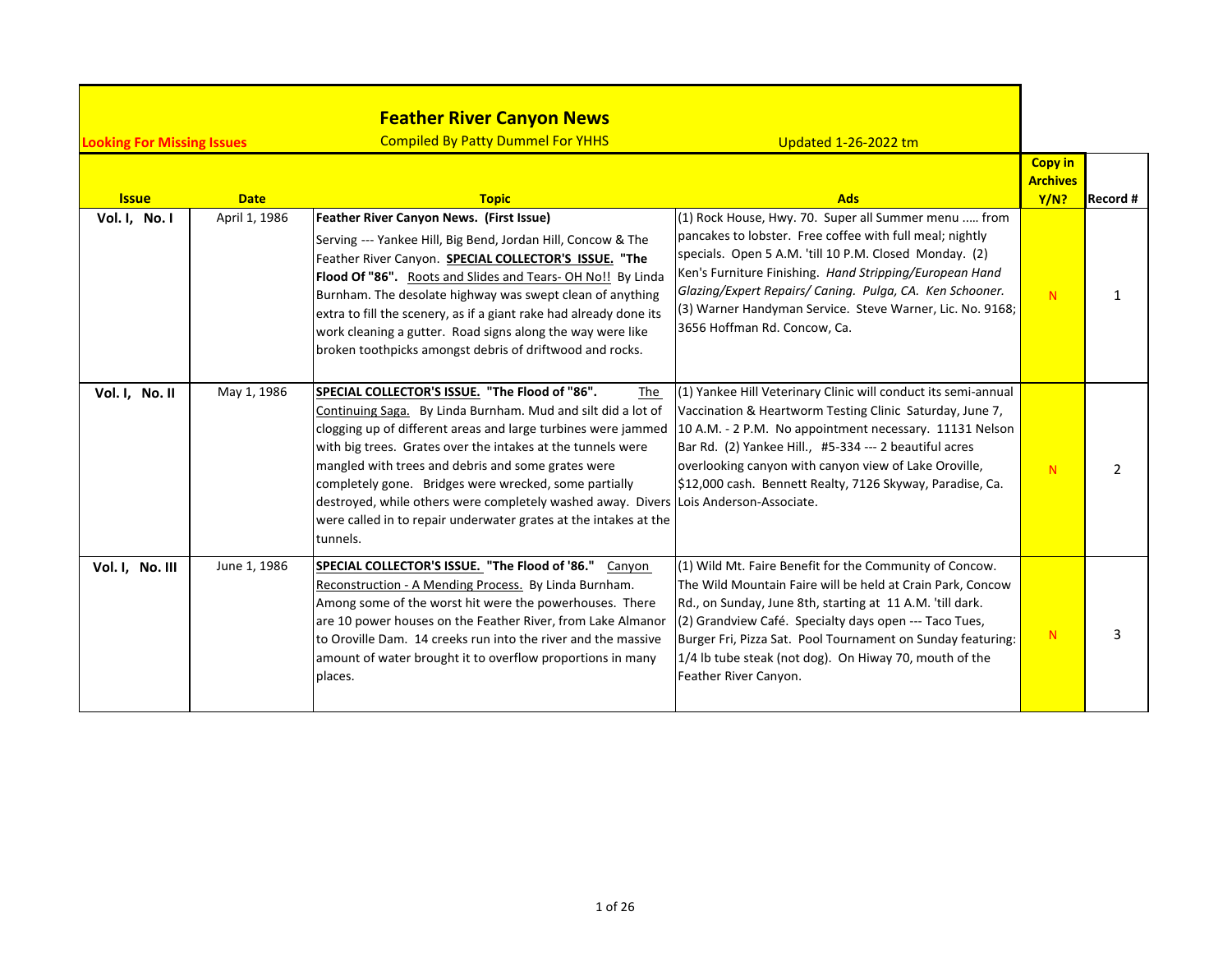| Vol. I, No. V   | August 1, 1986    | SPECIAL KEEPSAKE EDITION. By Linda J. Burnham<br>On<br>July 10, 1986, at 2:20 A.M. the call came into firefighting units<br>reporting a wild land and structure fire. The fire call was the<br>suspected arson burning of Jarbo Gap Café and Lounge on<br>Hwy. 70, across from the C.D.F. headquarters station at Jarbo<br>Gap. Fire Apparatus Engineer, Charlie Haas, and the other man Hwy. 70. Free membership. Bi-monthly specials; rent 2<br>there, heard an explosion and crackling noise. As they looked<br>out the windows at the cafe, it was all aglow. Some reports say<br>that the building structure was down in less than 30 minutes.    | (1) Dome Zone Thrift Shop Co-op. Top of the Dome ---<br>Upstairs. Consign - Buy - Sell - Trade. (2) Tobin Resort ---<br>Cabins, Grill, Bar. Located on Highway 70, halfway between<br>Oroville, and Quincy. Open Monday through Saturday (11<br>A.M. to 8 P.M.). Closed Sunday. (3) Rock House Video ---<br>movies - get 1 free.                                                                                                     | N |   |
|-----------------|-------------------|--------------------------------------------------------------------------------------------------------------------------------------------------------------------------------------------------------------------------------------------------------------------------------------------------------------------------------------------------------------------------------------------------------------------------------------------------------------------------------------------------------------------------------------------------------------------------------------------------------------------------------------------------------|--------------------------------------------------------------------------------------------------------------------------------------------------------------------------------------------------------------------------------------------------------------------------------------------------------------------------------------------------------------------------------------------------------------------------------------|---|---|
| Vol. I, No. VI  | September 1, 1986 | By Mary Schooner "The fire<br><b>Memories of Early Pulga.</b><br>when our house burned down is my first real memory because<br>I left the house without my shoes and I had to go barefoot for<br>a long time afterward. It was 1912 and I was four. All my<br>clothes and everything we had was destroyed in the fire. The<br>only thing that was saved was a pan of bread that somebody<br>carried down to the railroad track. The other things that were<br>brought out of the house and set on the ground were burned<br>after the boiler exploded."                                                                                                | (1) Bud Bishop Const. Backhoe - Grading - Roadwork -<br>Hauling. Septic Systems completed, Building Pads &<br>Footing, Mobile Home Pads installed. Lic. & bonded. (2)<br>Dome General Store Full Grocery, Meats & Deli, Friendly<br>service & monthly specials. Video rentals --- play the<br>lottery. Hiway 70 & Concow Rd.                                                                                                         | N | 5 |
| Vol. I, No. VII | October 1, 1986   | Whatever Happened to the Flood Benefit of '86? By Linda<br>Burnham. The Feather River Canyon News sponsored an idea<br>to have a benefit at Crain Park, in Concow, on 4-20-86, to help<br>the victims of the flood area in the Feather River Canyon. At<br>the end of the successful day of the benefit, this food booth<br>operator said that she had mixed up the money from her food<br>booth and the alcohol concession. After 5 days she finally gave<br>me a check for \$315.00 and they informed me at this time that , month FREE rent to permanents.<br>if I printed a word a work of liable about them in my paper that<br>I would get sued. | (1) Top of the Dome Grand Opening (upstairs). Oct. 3, 4, &<br>5th - Fri. Sat. & Sun. The Good- Buy Notions & Novelties -<br>Local Handcrafts - Jeans for Kids & Adults - Gifts & Toys!<br>Sierra Breeze Creations --- Leather & Jewelry made &<br>repaired. Dome Zone Consignments - Thrift Shop & Co-op.<br>Consign - Buy - Sell - Trade. (2) Big Bend Mobile Home Park.<br>4320 Big Bend Road. Oroville, Ca. Room for horses - 1st | N | 6 |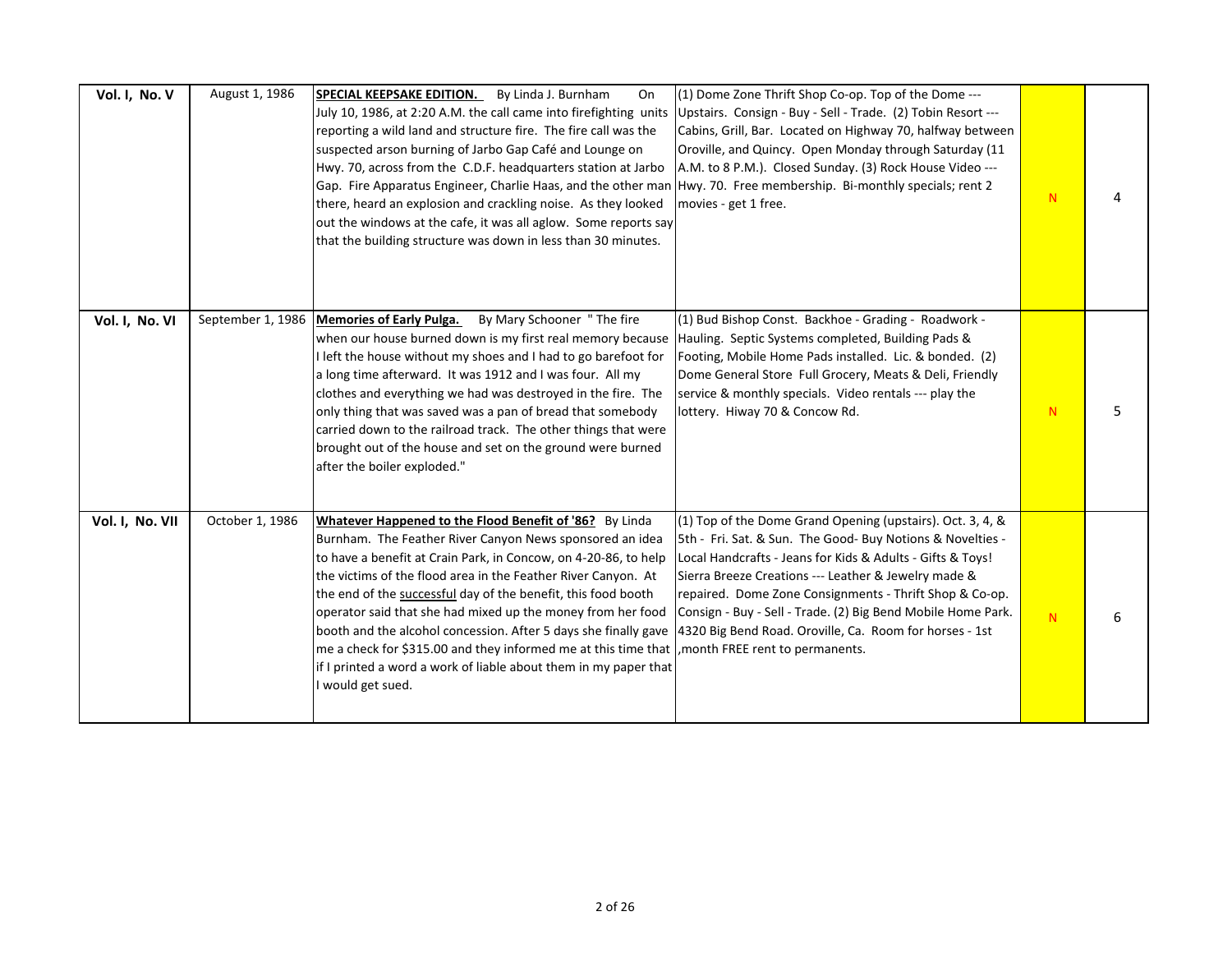| Vol. I, No. VIII | November 1, 1986 | New Administrative Head at Golden Feather School.<br>By<br>Diana King. Out of four or five qualified interviewing finalists<br>of the post of our Golden Feather School District<br>Superintendent, Saddie Nishitani was selected and takes up<br>her office on October 28th. The FRCN and community would<br>also like to welcome two new teachers on the G.F.S.D. Staff:<br>Sandra Stanton, who teaches third grade at Spring Valley, and<br>Wendy McKinnon, who teaches first grade.                                                                                                                                                                                                                                                                         | (1) Rock House --- on Hwy. 70, 20 miles north of Oroville.<br>Live music, cocktails, prime rib and seafood. Catering ---<br>BBQ, Weddings, Dances, Buffet Dinners, Hors d'Oeuvres.<br>(2) Concow Grange 1986 Event Schedule: Nov. 8, 6 - 7:30<br>P.M. --- Turkey Dinner. Dec. 6, Grange Christmas Party.<br>Due to rising costs, donation for dinners is \$4.00.                      | N  | $\overline{7}$ |
|------------------|------------------|-----------------------------------------------------------------------------------------------------------------------------------------------------------------------------------------------------------------------------------------------------------------------------------------------------------------------------------------------------------------------------------------------------------------------------------------------------------------------------------------------------------------------------------------------------------------------------------------------------------------------------------------------------------------------------------------------------------------------------------------------------------------|---------------------------------------------------------------------------------------------------------------------------------------------------------------------------------------------------------------------------------------------------------------------------------------------------------------------------------------------------------------------------------------|----|----------------|
| Vol. I, No. IX   | December 1, 1986 | P.C.F. Calls (Paid Call Fireman). Some assistance calls for June,<br>July & August, 1986 06-15-86: Wildland Fire - Mayaro Lodge<br>Road (Pulga) 07-02-86: T.C. (traffic collision) Hwy 70,<br>1/2mile east of Pulga Bridge (3:30 a.m.), fatality 07-31-86:<br>Medical Aid - Vehicle over the bank - Hwy 70, 2 miles East of<br>Cresta Dam 08-10-86: Medical Aid - horse fell on man -<br>internal & hip injuries, Big Bend Rd. Each volunteer, attending,<br>firefighter, is paid \$4.50 each for everyone of these calls.                                                                                                                                                                                                                                      | (1) Home site Improvement. We do: Pads, driveways,<br>septic systems, tractor & backhoe work. For a job done the<br>way you want it! David Mahan, Don Ashbaugh. Grandview<br>Café. "If You don't EAT, we can't". On H-way 70, 2 miles<br>North of Oroville. BEAUTIFUL VIEW ABOVE "The Feather<br>River". ~ Specialty House ~                                                          | N  | 8              |
| Vol. I, No. X    | January 1, 1987  | Jarbo Gap Shell Station "Burned Again". By Linda J.<br>Burnham. Jarbo Gap Shell wasn't burned by flames this time,<br>but by some person or persons who broke into the gas station<br>on Hwy. 70 and stole some of the contents! Obituaries:<br>Mary "Teddy" McClain ---b. 4-27-08 d. 11-13-86 Thelma<br>Hobbs------- b. 7-29-12 d. 12-06-86 Charles Lundy -------<br>b. 9-01-23 d. 12-08-86 Kenny Nalley -------b. 7-07-50 d.<br>12-22-86 Bernard Row --- b. 6-04-17 d. 12-24-86                                                                                                                                                                                                                                                                               | (1) Nimshew Mill --- Custom Timber Milling, Logging,<br>Lumber Sales. Buddy Gross. (2) Natures Sunshine ---<br>Herbs distributed by Vivian Lunday, 4085 Freedom Rd.,<br>Oroville, Ca. (3) Rug Cleaning. Have your rugs steam-<br>cleaned after the holidays! Average Cost: \$10.00<br>equipment charge plus \$5.00 per room. Area rugs can also<br>be done  Kathy - local references. | N  | 9              |
| Vol. I No. XI    | February 1, 1987 | Anniversary Issue - Flood of '86. By Linda J. Burnham. On<br>Saturday, after the flood rains started, we logged 12.7" of rain<br>in 12 hours, constituting the worst recorded flood in Feather<br>River History. The Buck's Creek Powerhouse spouts the<br>second strongest nozzle pressure in the world and runs off of a  Plastic Sheeting --- many styles. We still have snow<br>2300' drop of water through a Pelton Water Well. This wheel<br>originates from Camptonville outside of Marysville and is an<br>old timer. Clara Edwards Obituary. Clara passed away Friday, P.M., Closed Sunday --- Highway 70.<br>January 23, at the age of seventy-two. A twenty-year resident<br>of Concow, she was a member of the local Grange and the<br>Ladies Club. | (1) The Pines Yankee Hill Hardware & Bldg. Supply. Ralph's<br>Saw Shop. Postal window open. Livestock, Healthcare, Live<br>Earth Potting Soil, Garden Lime, Ammonia Sulphate,<br>Compost (time to feed your trees & shrubs). Polytarps,<br>shovels!!!! SPECIALS with mention of SENTRY Ad in T.V.<br>GUIDE. Store Hours ---Monday thru Saturday, 8 A.M. 'til 5                        | N. | 10             |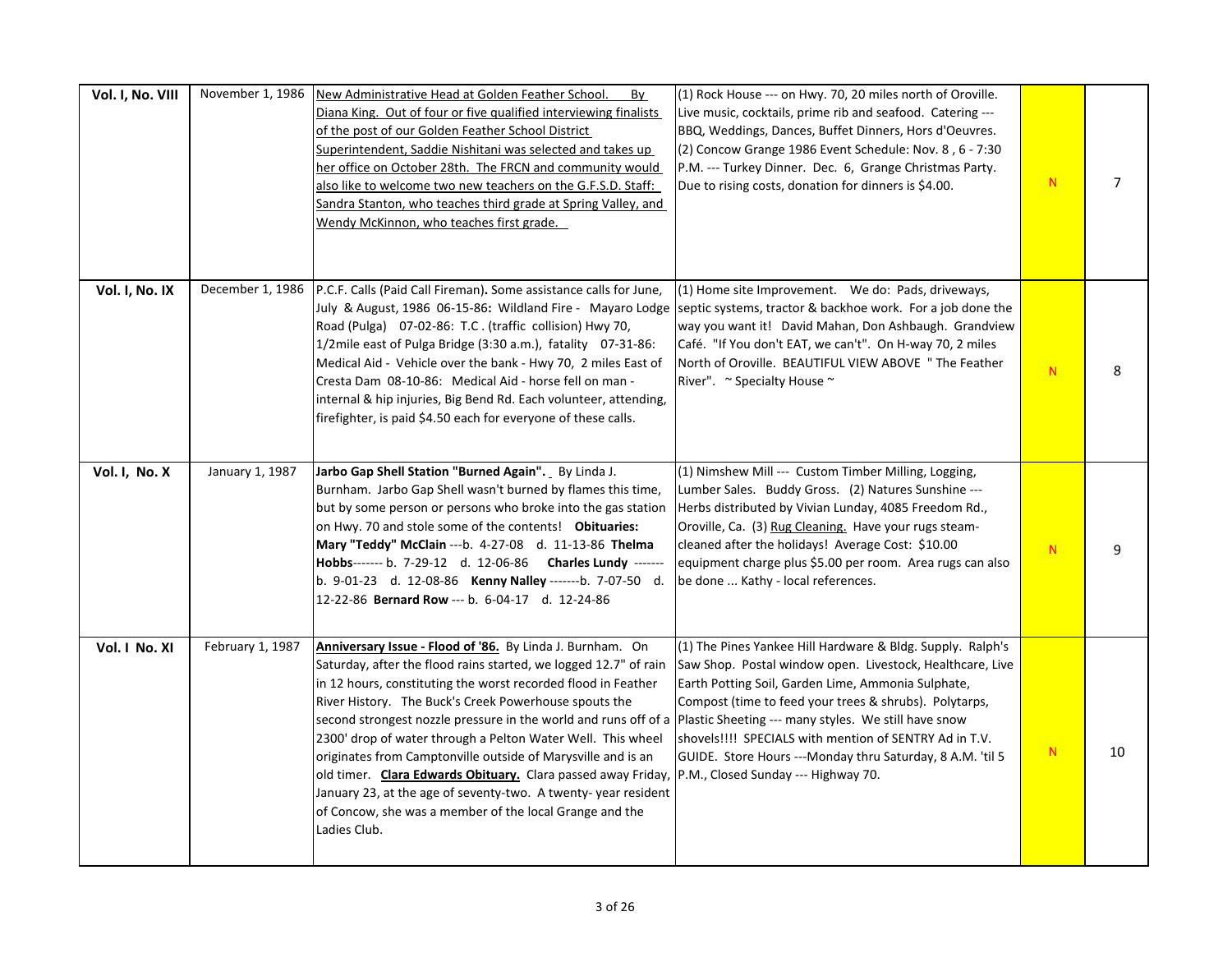| Vol. 1, No. XII  | March 1, 1987 | Dirt from Gert. It's hard to believe the costs of utilities back in<br>the "Good Old Days" --- I still have my household records from Canyon News --- top of the Dome Store. Thurs. and Sat,<br>1951. Would you believe in the month of February of that<br>year, we paid the following: PG&E, \$9.09 (Gas & Electric);<br>\$3.91 for the telephone (must have had some long distance<br>calls, as the lowest looks like \$3.16 about then); Garbage was<br>80 cents (and we had a 55 gal. drum for a can); \$3.20 for water  Batteries Charged - Affordable Used Tires. Jim Nebel (Mgr.)<br>--- of course wages weren't much then either.                                                       | (1) TAXES PREPARED. In the office of the Feather River<br>Noon 'till 7 P.M. By: Marvin L. Wiseley. (2) Shear Delight<br>Salon --- Tues., Wed., Thurs., 9 - 5. 13449 Cirby Creek<br>Road, Concow. (3) Jarbo Gap. Shell, Reg. Gas. / S.U. 2000.<br>Propane - Sodas - Kerosene - Rotella Oil - Tire Repairs - | N | 11 |
|------------------|---------------|--------------------------------------------------------------------------------------------------------------------------------------------------------------------------------------------------------------------------------------------------------------------------------------------------------------------------------------------------------------------------------------------------------------------------------------------------------------------------------------------------------------------------------------------------------------------------------------------------------------------------------------------------------------------------------------------------|------------------------------------------------------------------------------------------------------------------------------------------------------------------------------------------------------------------------------------------------------------------------------------------------------------|---|----|
| Vol. II, No. I   | April 1, 1987 | Grange Week - April 19 - 25.<br>Potluck Dinner on April 25th is also the occasion of the<br>Community Citizen Award, the community's recognition of<br>outstanding service. A \$100 bond will be presented to a<br>student from our schools as a prize in the Grange's contest for<br>a new dinner poster design. The winner will be announced at<br>the dinner on the 25th.                                                                                                                                                                                                                                                                                                                     | The (1) Yankee Hill Veterinary Clinic. Small & Large Animals.<br>Office open by appointment only. William Lyman, D.V.M.,<br>11131 Nelson Bar Rd. (2) Nimshew Mill. Custom Timber<br>Milling, Logging & Lumber Sales - Buddy Gross.                                                                         | N | 12 |
| Vol. II, No. II  | May 1, 1987   | Grange Award. Each year, the Concow Grange presents the<br>Community Service Award to a non-Grange member whose<br>service to the community has been deserving of recognition.<br>This year the award went to Howard R. "Ray" Anderson, in<br>gratitude for all the work and support he has given to the Butte with this coupon. Permanent --- \$22.50 (reg. \$30.00),<br>County Chapter of the Gleaners and the local Gleaners up here. from Hairstyling by Gail.                                                                                                                                                                                                                               | (1) Rock House --- May Day Jamboree. Rock $\omega$ the Rock<br>House. The Glen Joseph Band, May 1st & 2nd, 9 - 2 A.M.<br>Help us Celebrate  "Hard Liquor is back". May 8th ---<br>Smith Johnson "Lady Sax Player. Hwy 70. (2) Special offer                                                                | N | 13 |
| Vol. II, No. III | June 1, 1987  | Eleanor Vignolia Obituary. Passed away Friday, May 22nd, at $(1)$ Thomas M. Groarke, 4096 Big Bend Road. Calif. Lic.<br>home. A longtime resident of Concow, she has many surviving<br>relatives here. Paradise Rec. Reviews G. F. Pool. By Diana<br>King. On June 9th, the Paradise Recreation Board will address<br>the problem of long-term expenses and policies concerning the Friday 7 - 11, Saturday & Sunday 8 - 11.<br>Golden Feather Swimming Pool. All local residents who have<br>an interest in the pool are encouraged to inform themselves<br>and, if possible, to come to this meeting. The Parents Club will<br>have a booth at the Wild Mountain Fair outlining the situation. | Home Building, Additions, Remodels, Electrical, Plumbing,<br>Concrete. Will assist owner, builder w/build plans & code<br>requirements. (2) Rock House, Hwy., 70. Open for breakfast                                                                                                                       | N | 14 |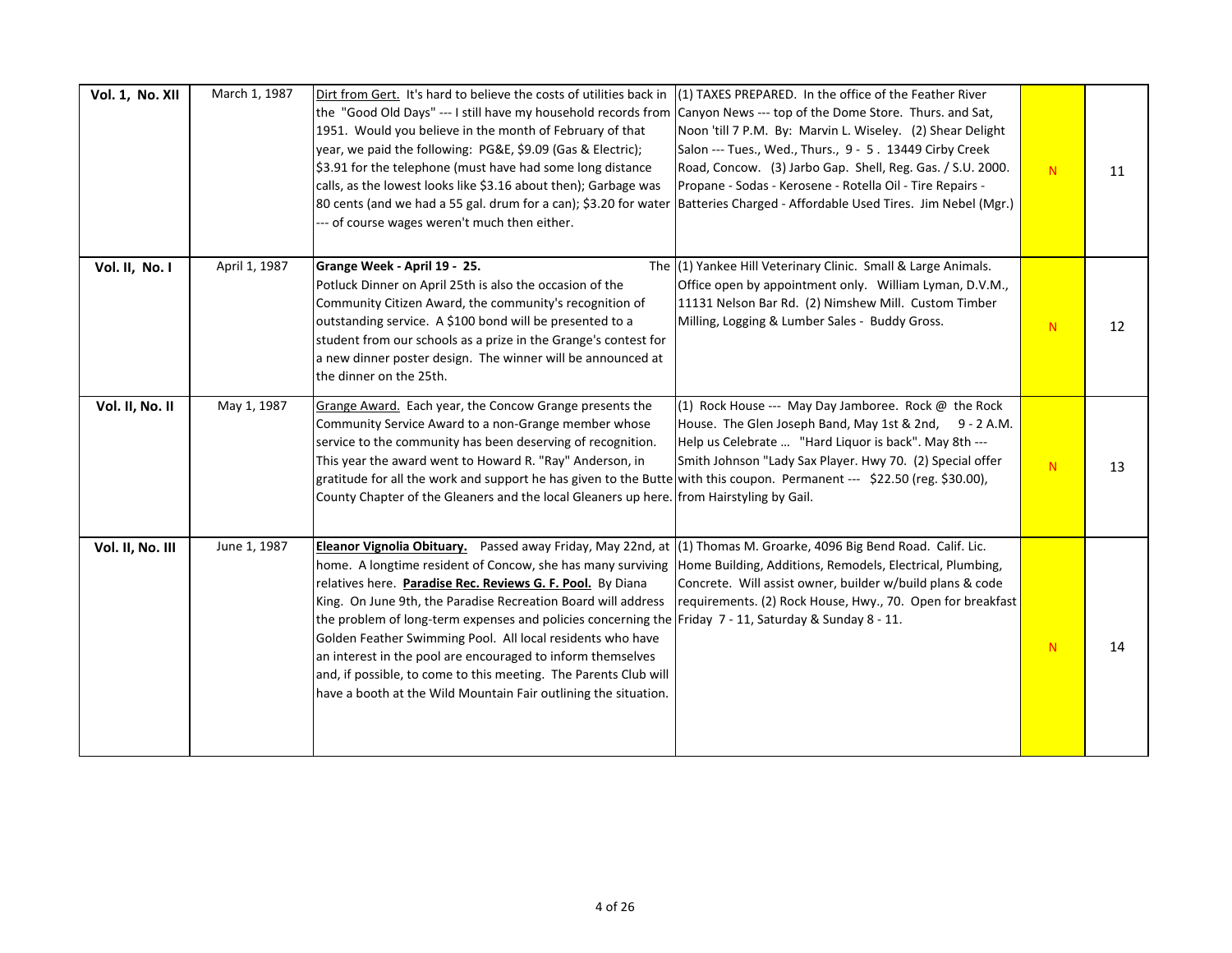| Vol. 2, No. 5   | August 1, 1987    | by Linda J. Burnham Graydon "Bud"<br><b>Missing Person</b><br>Burnum, short-time, recent resident of N. Big Bend has been<br>reported missing since the latter part of June. Butte County's<br>Sheriff's Department and Search & Rescue were called in and<br>have made three attempts on different days of finding<br>Burnum. The unsettling part of this story is that Burnam's<br>shoes and a few personal clothing articles, assumed to be his,<br>were found in the surrounding woods by the Search Dogs.                                                                                                                                                                                                                                                                                                                                                                                                                                                                                                                                                       | (1) Dome General Store --- Mon .- Sat. 8-7:30;<br>Sun. 9-<br>7:30. Play the Lottery, Video Rentals. Vandalism Closes<br>Store July 14 - 18! (2) Home-Site Improvements. Driveway<br>repair; Pads; Tractor work; Septic systems; Retail sand &<br>gravel; Grading & backhoe work. For A Job Done The Way<br>You Want --- David Mahan.                                                                                        | ${\sf N}$    | 15 |
|-----------------|-------------------|----------------------------------------------------------------------------------------------------------------------------------------------------------------------------------------------------------------------------------------------------------------------------------------------------------------------------------------------------------------------------------------------------------------------------------------------------------------------------------------------------------------------------------------------------------------------------------------------------------------------------------------------------------------------------------------------------------------------------------------------------------------------------------------------------------------------------------------------------------------------------------------------------------------------------------------------------------------------------------------------------------------------------------------------------------------------|-----------------------------------------------------------------------------------------------------------------------------------------------------------------------------------------------------------------------------------------------------------------------------------------------------------------------------------------------------------------------------------------------------------------------------|--------------|----|
| Vol. II, No. VI | September 1, 1987 | Obituaries.<br>Joyce Clark. Passed away in August, 1987.<br>Joyce was born in Concow. In 1971 she began the Yankee Hill<br>Informer with friends Alyce Hendricks & Jay Grieco. She ran<br>for the school board in 1980 and served the schools until her<br>death She is survived by her husband, Abe Clark, 3 children<br>and her mother, Freda Simmons. John Moak. Passed away<br>recently. John was born in 1908. He went to the local schools<br>and began working for Great Western Power as a young man<br>before it became P.G.& E. For many years he worked at the<br>now flooded Las Plumas Power House and lived at the town<br>there. At the time of his retirement he was a foreman for<br>P.G.& E. He his survived by his wife Myrtle & numerous<br>relatives. Phillip McGraw. A longtime resident of Concow,<br>Phillip passed away last month after a short illness. He, his<br>wife Ann, and their children moved to this area in the 1960's.<br>He had worked as a television technician until his retirement<br>and was an accomplished woodworker. | (1) Grange Roast Beef Barbecue; Sunday Sept. 13 - 1:00 -<br>6:00. Pit Barbecued Roast Beef, Baked Beans or Chili,<br>Coleslaw, Desserts, Beverages. Adults \$6.00; Children<br>\$3.00. Raffle Tickets \$1.00 or 12 For \$10.00. 1st Prize<br>Television 2nd PrizeCalculator 3rd Prize<br>Coffeemaker 4th "Mouse" Doorstop 5th Prize  Quilt<br>(2) Community Pot-Luck Dinner. Wednesday, Sept. 23 -<br>6:00. Public Invited! | ${\bf N}$    | 16 |
| Vol. 2, No. 7   | October 1, 1987   | The Pinkston Canyon Fire. The three beeps of the pre-<br>announce tones were followed by the dispatcher's<br>'ConcowVegetation fire, one half mile from Highway 70 on<br>Pinkston Canyon Road". The smoke was already visible,<br>building with intensity over the hills near Miller Peak Road off<br>Pinkston Canyon. Engine 2709 from Jarbo Gap was the first<br>unit at the scene, and the initial report was, "approximately<br>1/2 acre involved, with a rapid rate of spread".<br>(Note: Several pictures of Pinkston Canyon Fire included in this<br>issue)                                                                                                                                                                                                                                                                                                                                                                                                                                                                                                   | (1) Want Ad  Old lady in second childhood desires to buy<br>an electric train set to entertain herself and grandchildren<br>who occasionally come to visit. Train set must be in working<br>condition. Please reply to: Gert Strong, P.O. Box 4073,<br>Oroville, Ca. (2) Dump Truck Service. Gravel or Trash - 5<br>ton. \$50.00 min. Arthur Strain                                                                         | $\mathbb{N}$ | 17 |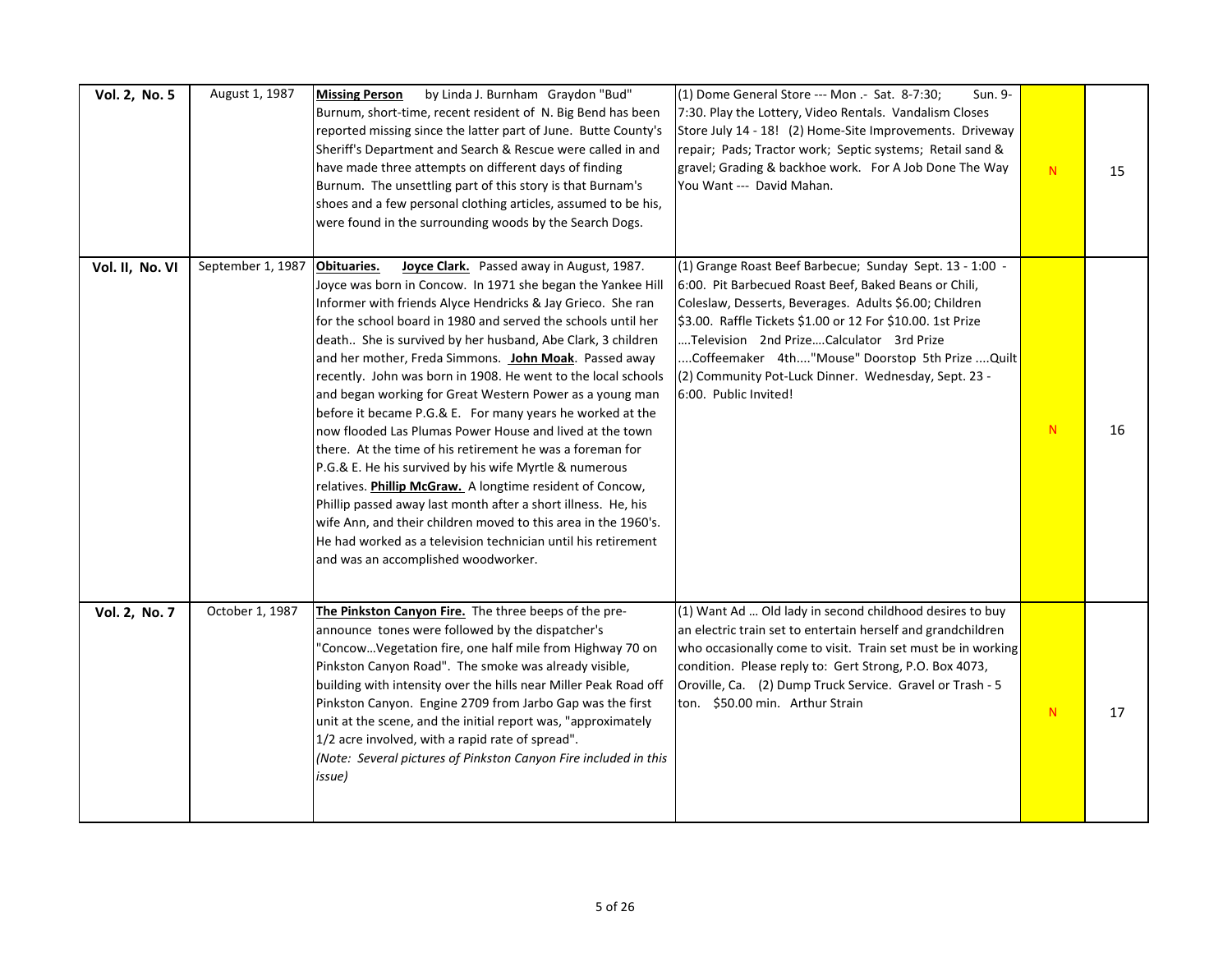| Vol. 2, NO. 8  | November 1, 1987 | Leona Lunt Obituary. Leona, longtime resident and former<br>Concow teacher and Postmistress passed away on October 13,<br>1987, in Paradise. She was born on May 10, 1894 in Knights<br>Landing and moved here in 1915. She boarded with the Lunt<br>family and taught in a one room school here. In 1917, Leona<br>married Oliver Lunt. Luvena May Van Vleck Obituary. Luvena<br>passed away Saturday, October 17th. She was born August 26, 6 from Concow and Spring Valley students or call to place an<br>1912, in Stuart, Oklahoma, and moved to Concow in 1977 with order. Sponsored by The Golden Feather Parents Club.<br>her husband Wendell after his retirement. Looking Back at<br>Local History. By Mary Schooner. Mary Ellen Brown --- She<br>and her young family lived "down in the hole," (at the big turn<br>past Concow School on Nelson Bar Road.) They had lived there<br>in a tent in 1940 (no lumber because of the war), a make-shift<br>building around the tent for about ten years, and a house they<br>built after that. (Note: More story and pictures included in this<br>issue) | (1) Car-Mel Ceramics. Open house for Christmas gifts,<br>Saturday, November 7 --- 1 - 4 P.M. 13449 Cirby Creek<br>Road. Items for Children and Adults - Seasonal Gifts -<br>Kitchen Gifts. Ask for Carol. (2) Animal Express. Cute and<br>Cuddly Hand and Finger Puppets. 7" (\$5.75) to 18"<br>(\$16.00). Find your favorite animal! On sale Oct. 25 - Nov                                                                                                                                                                                                                                              | ${\sf N}$ | 18 |
|----------------|------------------|----------------------------------------------------------------------------------------------------------------------------------------------------------------------------------------------------------------------------------------------------------------------------------------------------------------------------------------------------------------------------------------------------------------------------------------------------------------------------------------------------------------------------------------------------------------------------------------------------------------------------------------------------------------------------------------------------------------------------------------------------------------------------------------------------------------------------------------------------------------------------------------------------------------------------------------------------------------------------------------------------------------------------------------------------------------------------------------------------------------|----------------------------------------------------------------------------------------------------------------------------------------------------------------------------------------------------------------------------------------------------------------------------------------------------------------------------------------------------------------------------------------------------------------------------------------------------------------------------------------------------------------------------------------------------------------------------------------------------------|-----------|----|
| Vol. 2, No. 9  | December 1, 1987 | A Christmas Long Ago. By Mary Ellen Brown. as told to Linda<br>J. Burnham. As a girl, I remember the big Christmas parties<br>held at Concow School There was a bachelor by the name of<br>Bill Osborne who lived in a tiny cabin off of Concow Road. Boy - P.M. (2) Dome General Store --- under new management!<br>could he ever play the piano - and every year he would come<br>to the school Christmas party and play Christmas songs. He<br>would give all the kids there 50 cents each. Sometimes there<br>were 25 to 35 kids present to collect their present from Bill!                                                                                                                                                                                                                                                                                                                                                                                                                                                                                                                               | (1) Pete Moak --- Timber, Milling & Cordwood. Turn your<br>trees into lumber. 15 years experience in tree felling. Slab<br>wood and firewood available. Call between 7 P.M. and 9<br>Welcome back to Sue Wilson, mgr., and her family. Check<br>out our specials. Mon. - Sat. 8-6:30; Sun. 9-6:30. Open<br>Christmas and New Year's Day 10 - 2.                                                                                                                                                                                                                                                          | N.        | 19 |
| Vol. 2, No. 10 | January 1, 1988  | Dirt from Gert by Gert Strong.<br>Memories --- How many of<br>you remember when it was illegal to sell colored margarine?<br>White margarine came in a block with a little package of<br>coloring which I always got all over everything while I mixed it.<br>Later, margarine came in a plastic bag with a pill inside. You<br>were supposed to break the pill and kneed the bag 'till it got<br>the color of butter. Remember when you could take your T.V.<br>tubes to the grocery store and test them in a machine???<br>Remember when during WW II most everything was rationed --<br>meat, groceries, sugar, tires, liquor, shoes?                                                                                                                                                                                                                                                                                                                                                                                                                                                                       | (1) Youngs' Place - Under the Dome. Candles: Hand-dipped<br>tapers; molded candles in many styles. Tire repair, used<br>tires, good used house wares & furniture. Used books for<br>sale or trade --- Mysteries, Sci-fi, Westerns, Romances, and<br>more! --- we trade 2 for 1 in the same category. Monday -<br>Friday, 8:00 - 5:00; Saturdays by appointment. 2) Hair<br>Styling by Gail. Complete Hair Care / Expert Precision Cuts -<br>-- For the entire family. Hours by appointment --- Monday-<br>Thursday, 9 A.M. - 12 P.M. 1 block from Concow School,<br>11658 Nelson Bar Road, Oroville, Ca. | ${\sf N}$ | 20 |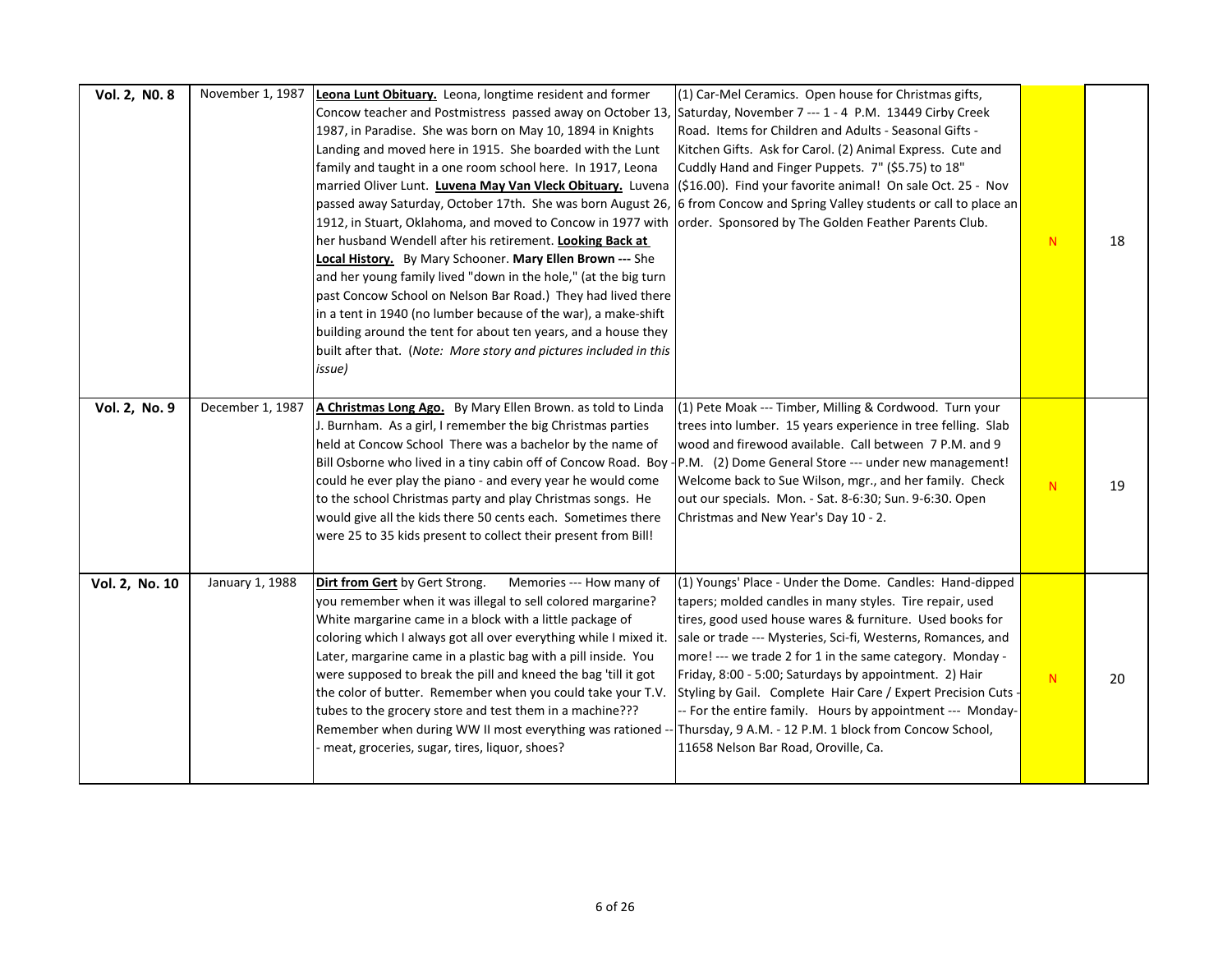| Vol.2, No. 11    | February 1, 1988 | Las Plumas in its Heyday by Mary Schooner.<br>Las Plumas Powerhouse Camp. The Great Western Power<br>Company planned both to put in a power plant at Big Bend and<br>to dam Big Meadow near Quincy, forming a lake which was<br>later named Almanor. The existing tunnel was not large<br>enough, nor did it have the necessary drop to generate the<br>amount of power required, and a new one was bored from<br>Dark Canyon through the dividing ridge into the North Fork<br>canyon. It had a fall of 465 feet to the Powerhouse, built on<br>the north bank of the river - opposite the railroad (also under<br>construction, on the south bank. (Note: More story and<br>pictures included in this issue)                                                                                                                                                                                                         | (1) Quik Pic Videos & Mini-Mart --- Coming soon! Concow's<br>largest video rental store with over 1,000 videos - including<br>all the newest releases. VCR's & Nintendo<br>Machines/Games. Fresh Sandwiches - Film - Hats - T-Shirts<br>& much, much more!! Also featuring: Fresh pizza made<br>daily. We make - you bake. Candy  Pepsi  Chips. Located<br>next to the Pines Hardware off Highway 70.                                  | ${\bf N}$ | 21 |
|------------------|------------------|------------------------------------------------------------------------------------------------------------------------------------------------------------------------------------------------------------------------------------------------------------------------------------------------------------------------------------------------------------------------------------------------------------------------------------------------------------------------------------------------------------------------------------------------------------------------------------------------------------------------------------------------------------------------------------------------------------------------------------------------------------------------------------------------------------------------------------------------------------------------------------------------------------------------|----------------------------------------------------------------------------------------------------------------------------------------------------------------------------------------------------------------------------------------------------------------------------------------------------------------------------------------------------------------------------------------------------------------------------------------|-----------|----|
| Vol. II, No. XII | March 1, 1988    | <b>GFCA Meets</b> - by Kathy Gallick. Planning Commission<br>Hearings. If you recalled from last months article, the Planning  sharpen or repair knives, garden tools, axes, tiller & mower<br>Commission was considering the establishment of a Watershed blades - Frank. (2) The Pines, Yankee Hill Hardware &<br>Protection Zone on property located within the Concow Lake<br>Watershed Basin. The considerations were not only to septic<br>systems but also to "siltation". The Watershed Protection Act<br>would have made 250 parcels "undevelopable", the majority of Nitrogen), Live Earth, Garden Lime. Ralph's Saw Shop -<br>them being in Camelot.<br>Donald E. Fouchee Obituary. Donald, a resident of Concow<br>for the last several years, died on February 7, 1988. He was<br>born on November 7, 1922, and originally came to this area<br>back when Poe Powerhouse and Highway 70 were being built. | (1) Mountain Made Knives. Custom made cutlery --- Will<br>Building Supply. Paint sale on select items while they last.<br>Special priced garden material thru March 31st. Super<br>Chicken, Steer Manure, Ammonium Sulphate (Garden<br>Sharpening, Ask for saw chain discount. Anchor Hocking -<br>microwave safe - 25% off marked price. IRS Tax Forms<br>available at P.O. Station. Hwy. 70.                                         | N         | 22 |
| Vol. 3, No. 1    | April 1, 1988    | Expanding Into Our Third --- Now We Are Two - by Linda J.<br>Burnham, Editor & Publisher. Volume 3, No. 1 brings us into<br>our third year of publication. We have a plan - which includes<br>a continuing effort to serve the needs of the Greater Concow<br>Area, the communities thereof, and to expand into our 3rd<br>year - still doing the FRCN paper. Jarbo Gap and Big Bend Kings, stopped by a law enforcement officer and cannot provide<br>Ray Taylor and Ray Hendricks, captured top award Saturday,<br>March 19th in Oroville, at the 1st Annual Chili Cook-Off Contest and lose your driving privileges for a year. Call Schrader &<br>sponsored by the Downtown Business Association in<br>conjunction with the Regional Fiddle Championships.                                                                                                                                                         | (1) Yankee Hill Veterinary Clinic will be sponsoring a :<br>Benefit Vaccination and Heartworm Test Clinic; Sunday, May<br>1st., 10A.M. - 1 P.M. at the Pines Hardware parking area.<br>Proceeds go to Golden Feather Volunteer Fire Co.<br>(2) Law Requiring Auto Insurance Returns. If you are<br>proof of auto liability insurance, you can be fined up to \$240<br>Murphy Insurance for a free quote. 2250 Fifth Ave.,<br>Oroville. | N         | 23 |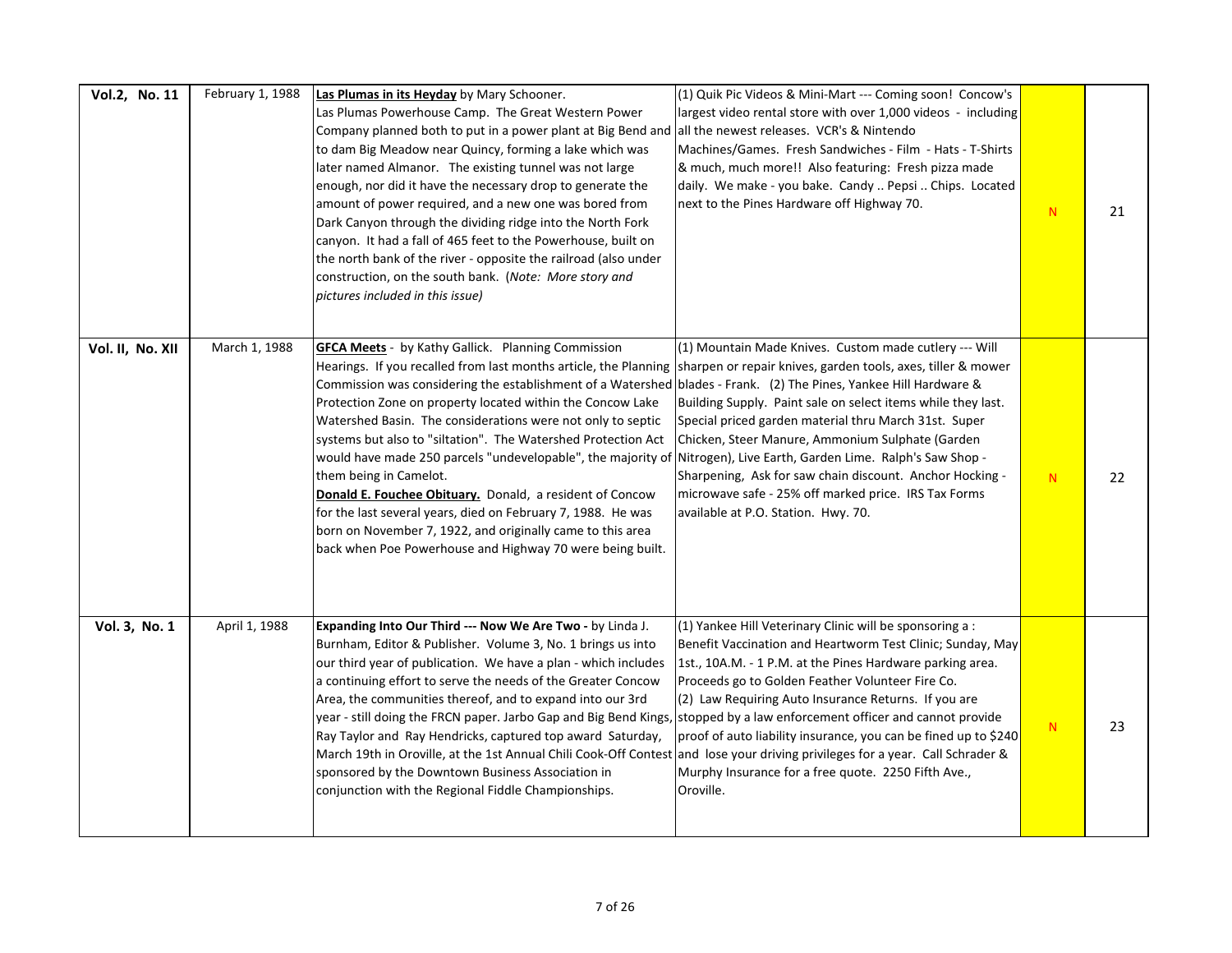| Vol. 3, No. 2     | May 1, 1988  | <b>Community Citizen Award</b> by Linda J. Burnham. Each year the<br>local Grange #735, recognizes a local (non-granger) citizen who Day, May 1, 2:00 P.M., at the Grange Hall. Music by local<br>contributes their talents and efforts to the community. This<br>year the award went to Ralph Miller who is the son of Gene<br>and Marie Miller and grandson of Merle and Nona Banta and<br>Ralph Miller of Yountville, Ca.<br>One Hundred years ago, on April 20, 1888, the Yankee Hill<br>School District was formed. The school at that time was<br>located on Yankee Hill Road. Submitted by M.E. Brown. | (1) Celebrate Spring with a Maypole Dance. Young Adult<br>talent. All are invited! (2) Camp Concow presents the<br>Spring Fling - Mother's Day Celebration & Folk Music<br>Festival. Sunday, May 8 - 12 Noon at Crain Park. Donation:<br>Adults \$1; Kids free! (3) Granite Ridge Raspberries.<br>Available late May / early June. Small - pesticide free.<br>Locally grown, excellent quality guaranteed. 1st come 1st<br>served. \$16.00 per 6 lb. flat. Delivery to your door. Make<br>your reservation now! Call Mandy. | N | 24 |
|-------------------|--------------|---------------------------------------------------------------------------------------------------------------------------------------------------------------------------------------------------------------------------------------------------------------------------------------------------------------------------------------------------------------------------------------------------------------------------------------------------------------------------------------------------------------------------------------------------------------------------------------------------------------|-----------------------------------------------------------------------------------------------------------------------------------------------------------------------------------------------------------------------------------------------------------------------------------------------------------------------------------------------------------------------------------------------------------------------------------------------------------------------------------------------------------------------------|---|----|
| Vol. III. No. III | June 1, 1988 | Clara Edwards Memorial. On June 11th at 2: P.M., a memorial (1) For Sale: 50 Cords Black Oak Firewood. Available<br>for Clara Edwards will be held at the new Concow pool<br>playground to dedicate a plaque and the new playground in<br>her memory. Peace Corp Pigs. Concow School students and<br>staff members have reached a goal. They were able to send a<br>\$750.00 check to La Arada, Honduras, for building a classroom<br>for the Peace Corps- sponsored there. The money was raised<br>by the sale of raffle tickets for Ham and Bacon, two pigs that<br>were raised by the 6th grade.           | around May 15 - 1st. come, 1st served. \$110 cord<br>delivered, 16" or order for custom cut. Pete Moak. (2) For<br>Sale: Mobile Dimension Sawmill. Portable - Mounted on<br>trailer; In good condition. Includes 6 mos. work. \$6,500<br>cash ---FIRM. Pete Moak                                                                                                                                                                                                                                                            | N | 25 |
| Vol. 3, No. 4     | July 1, 1988 | Vandalism at School by Linda J. Burnham.<br>On<br>Wednesday, June 14th, the Golden Feather School at Concow<br>was broken into and vandalized. Entry was gained by breaking<br>out some windows. Five classrooms were entered after their<br>door handles were ripped or pried out. Damages to the school<br>amount to \$2,000. A logging truck that was parked by the<br>Concow pool across from the District School office was also<br>vandalized. The truck had its windows smashed and some<br>tools were stolen.                                                                                         | (1) Don't miss this tire deal! Young's Tire Store --- located<br>under the Dome Market, Concow. New & used tires, tire<br>repair service. Kleber - A Division of Michelin Tires. 60,000<br>Mile tread warranty. Hallmark Tires - Made by Kelly<br>Springfield. 40,000 Mile passenger car tires. Complete road<br>hazard warranty on all passenger & truck tires. Now serving<br>Yankee Hill, Big Bend, Jordan Hill, Concow & Feather River<br>Canyon.                                                                       | N | 26 |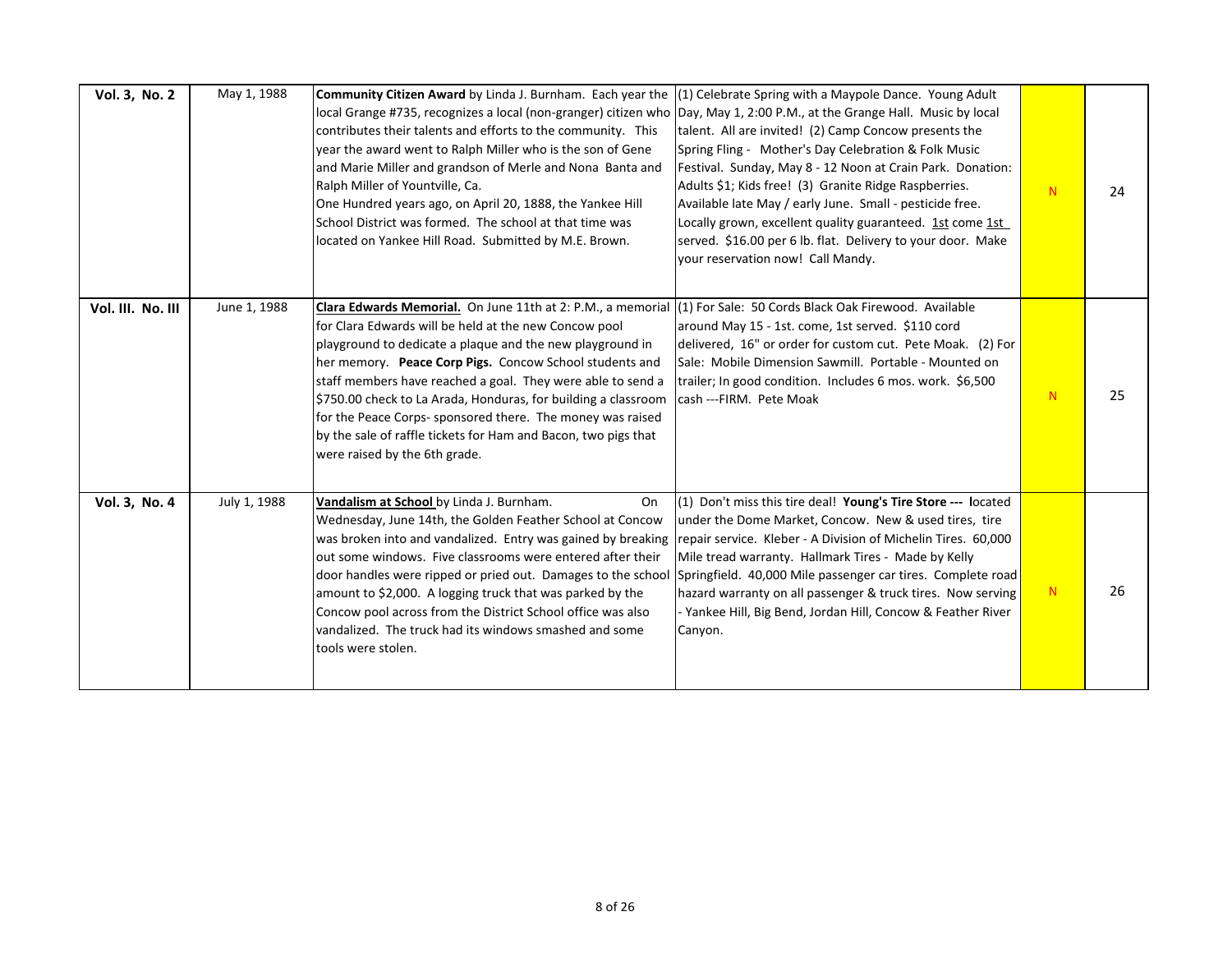| Vol. 3, No. 5     | August 1, 1988    | July 4th Tragedy --- Story Of An Attempted Rescue. By Mary<br>Schooner. The fatal fall of an 11-year-old boy near the Pulga<br>Bridges, on July 4, brought help from a number of local<br>residents. The rescue attempt eventually proved futile, but it<br>was nonetheless experienced, swift, and even courageous The <b>"Folk, Country, Pop &amp; Rock".</b> 7 P.M., Bedrock Park.<br>story was reported in Valley newspapers and on TV (Channel<br>24, Chico, sent a van), but never quire accurately.<br>Our story is based on eyewitness interviews.                                                                                                                                                                          | $(1)$ 1988 Bedrock Concerts: August 4 - The Wait<br>"Upbeat Rock & Roll" August 11 - North Valley Country<br>Music Assn. "Country & Western" August 19 - Bidwell<br>Generals "Barbershop Harmony" August 25 - Manzanita<br>Sponsored by Feather River Recreation & Park District. (2)<br>Yankee Video now open under new management - Watch<br>Us Grow! Reliable Hours: Mon-Sat. 3-8, Sunday-2-5.                                                                              | N. | 27 |
|-------------------|-------------------|-------------------------------------------------------------------------------------------------------------------------------------------------------------------------------------------------------------------------------------------------------------------------------------------------------------------------------------------------------------------------------------------------------------------------------------------------------------------------------------------------------------------------------------------------------------------------------------------------------------------------------------------------------------------------------------------------------------------------------------|--------------------------------------------------------------------------------------------------------------------------------------------------------------------------------------------------------------------------------------------------------------------------------------------------------------------------------------------------------------------------------------------------------------------------------------------------------------------------------|----|----|
| Vol. III, No. VI  | September 1, 1988 | In Remembrance. In Memory of Micah Isaac Ford.<br>Born<br>June 7, 1980, Oroville, California. Entered Into Rest August 11,<br>1988. Micah was killed in Berry Creek by electricity when he<br>climbed a tree and grabbed onto a high-voltage line. He is<br>survived by his mother Mary Ford a one time resident of the<br>Concow Community and a brother Shenendoah, and a sister<br>Destiny. ALERT!! Mountain Lion. Big Bend Area --- over 20<br>pets missing.                                                                                                                                                                                                                                                                    | (1) Golden Feather Parents Club BINGO every Thursday ---<br>Starts Sept. 15th. Be a new player - Bring a new player.<br>Get a free Walkaway Card. New ! Jug Game. Concow<br>School Gym, 11679 Nelson Bar Rd., Oroville. Doors open -<br>6:30 P.M.; Games begin - 7:00 P.M. Paper Games - Pull<br>Tabs. Complimentary coffee and tea --- Snacks available.<br>Join the fun! All proceeds benefit the students of Concow &<br>Spring Valley Schools. Thank you for your support! | N  | 28 |
| Vol. III, No. VII | October 1, 1988   | Fire Chief Jim Giles attended a banquet in Sacramento, hosted<br>by Governor Deukmejian on September 8th. He was presented better health - Since 1970. Concerned about water quality<br>the "Sustained Superior Accomplishment Award" by Robert<br>Best, the Director of Transportation for the State of California.<br>Also he received the "National University Certificate of<br>Leadership Award" which included a \$1000 scholarship. These  Pick your own loose ties. Ranchers Truckload Special -<br>awards were presented for outstanding achievement in the<br>areas of heavy equipment operation and over-all achievement<br>as an employee of Cal-Trans for the State of California<br>CONGRATULATIONS JIM!! Bob Saville | (1) MULTI-PURE Drinking Water Systems. Pure water for<br>in this drought?! Laurel Paulson-Pierce, 400 Pine Cluster<br>Ln., Oroville, Ca. (2) RAILROAD TIES, over 45,000 avail.<br>Dome Store Parking Lot, Hwy. 70 & Concow Rd. \$4.50 ea. ---<br>Limited time. Delivery available --- extra. Steps - Borders -<br>Fence-posts.                                                                                                                                                 | N  | 29 |
| Vol. III, No. 111 | November 1, 1988  | Golden Feather Union School District. We would like to share<br>some of the good things that have occurred at both Spring<br>Valley and Concow Schools. For example, our student<br>enrollment is steadily increasing and we began the school year<br>with 261 students. Golden Feather Volunteer Fire Company.<br>On August 23, 1988 the Board of Supervisors approved the<br>Fire Department proposal to establish a long-term dollar-for-<br>dollar matching fund to begin replacing volunteer apparatus. In<br>Remembrance - Bruce Bausell.                                                                                                                                                                                     | (1) AVON. Emily C. Felder, Independent Sales<br>Representative. 12004 Concow Road, Oroville, Ca. (2)<br>Alcoholics Anonymous - Golden Feather Group. Meets<br>Monday Nights at 8 P.M. at Concow Grange. (3) 88 Season -<br>State Theater of Oroville. Los Angeles Brass; Journey<br>through six centuries of music with stops for laughs along<br>the way. November 12, 8:00 P.M.                                                                                              | N  | 30 |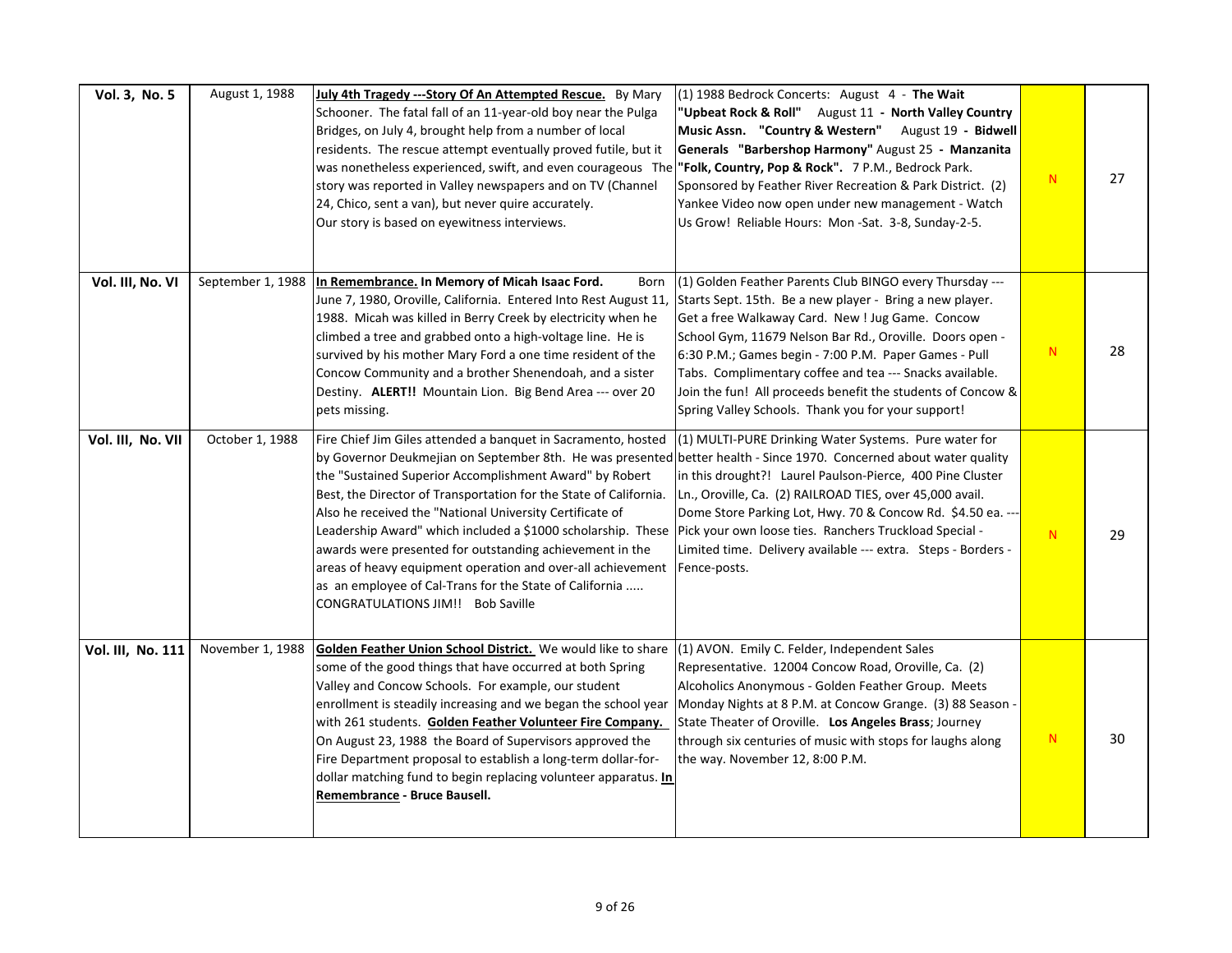| Vol. III, No. IV | December 1, 1988 | Russell Cook Obituary. We wish to extend our sympathy to<br>Sherry Cook for the recent loss of her father, Russell Cook of<br>Los Angeles. Mr. Cook resided briefly in Concow earlier this<br>year. He was also the grandfather of local twins, Darrol and<br>Shad Butler. Dirt from Gert by Gert Strong. DID YOU KNOW.<br>that a man named Ralph E. Morris invented Christmas tree<br>lights in 1908 after his little son had upset their candle lighted<br>tree? Morris was a telephone worker and soldered dozens of<br>little switchboard lights to a pair of long wires and covered<br>them with colored papers.                                                                                                             | (1) FIREWOOD --- A good Christmas Present. Call Pete<br>Moak. (2) Benefit Realty - Premier Diversified Properties,<br>7126 Skyway, #F, Paradise, Ca. Lois Anderson, Realtor -<br>Associate. Give her a call! Attention All Horses - Are you<br>tired of being boarded away from the family? Tell your<br>people about this 12 acres with 4 pastures! This includes a<br>"spring & pond", terrific well all the time, Lg. sturdy barn<br>and more. Oh yes  there's a lovely 2 BR-2 bath, double<br>wide mobile for your family & there is also guest quarters,<br>fenced family orchard and much, much more  Only<br>\$89,900. | N  | 31 |
|------------------|------------------|-----------------------------------------------------------------------------------------------------------------------------------------------------------------------------------------------------------------------------------------------------------------------------------------------------------------------------------------------------------------------------------------------------------------------------------------------------------------------------------------------------------------------------------------------------------------------------------------------------------------------------------------------------------------------------------------------------------------------------------|-------------------------------------------------------------------------------------------------------------------------------------------------------------------------------------------------------------------------------------------------------------------------------------------------------------------------------------------------------------------------------------------------------------------------------------------------------------------------------------------------------------------------------------------------------------------------------------------------------------------------------|----|----|
| Vol. 3, No. 10   | January 1, 1989  | In Memory of Patti Kearns. A former resident of the Concow<br>area, died last month after complications during surgery for<br>leukemia. Patti was 35 years old and is survived by her family,<br>including her sister-in-law Lou, who is also a former Concow<br>area resident. Golden Feather Volunteer Fire Company ---<br>Included in Monthly Report: 12-20-88  Traffic Collision.<br>Highway 70, 1/2 mile east of the County line, near Grizzly<br>Dome tunnel. A logging truck overturned with the driver<br>pinned inside. The Jaws of Life were used, and after hack-<br>sawing the steering wheel off, and the assistance of Cal-Trans<br>loader to lift the truck, driver was extricated with moderate<br>injuries.      | (1) Raspberry Plants For Sale. Great producers, Spring "N'<br>Fall Bearing - Organic. Grower going out of business. (2)<br>88-89 Season - State Theater of Oroville. Grammy Award<br>Winner --- Queen Ida and the Bon Temps Zydeco Band (Co-<br>sponsored by Oroville Register). January 15, 3:00 P.M.                                                                                                                                                                                                                                                                                                                        | N  | 32 |
| Vol.III, No.XI   | February 1, 1989 | Thanksgiving Slide on Pulga Road by Mary Schooner. This year<br>a big rocky cliff slid at the beginning of the road by the<br>spectacular Pulga Bridges. Locals had been watching the deep<br>brown cliff for years, because there were some big boulders up Open 7 days a week, 9:30 - 6:30.<br>there. It finally went this winter in the rains just before<br>Thanksgiving, dropping a massive slide that blocked the<br>entrance to the Pulga Road about 9:30 P.M. on the eve of<br>Thanksgiving. Yankee Hill - The Early Years. Yankee Hill came<br>into being as Rich Gulch where an 1850 gold strike in a quartz<br>ledge attracted a crowd of fortune seekers. (More story and<br>pictures on Pulga slide and Yankee Hill) | (1) JACKS OR BETTER for hire --- Country Western, Rock<br>"n" Roll, Oldies but Goldies. (2) Dome General Store ---<br>Lottery Tickets, Video Rentals. Dome Store - new hours;<br>(3) State Theater - Oroville. Seattle Mime, February 4.<br>Mozart on 5th ---Dixieland, Swing Jazzy Classical. February<br>25, 8:00 PM.                                                                                                                                                                                                                                                                                                       | N. | 33 |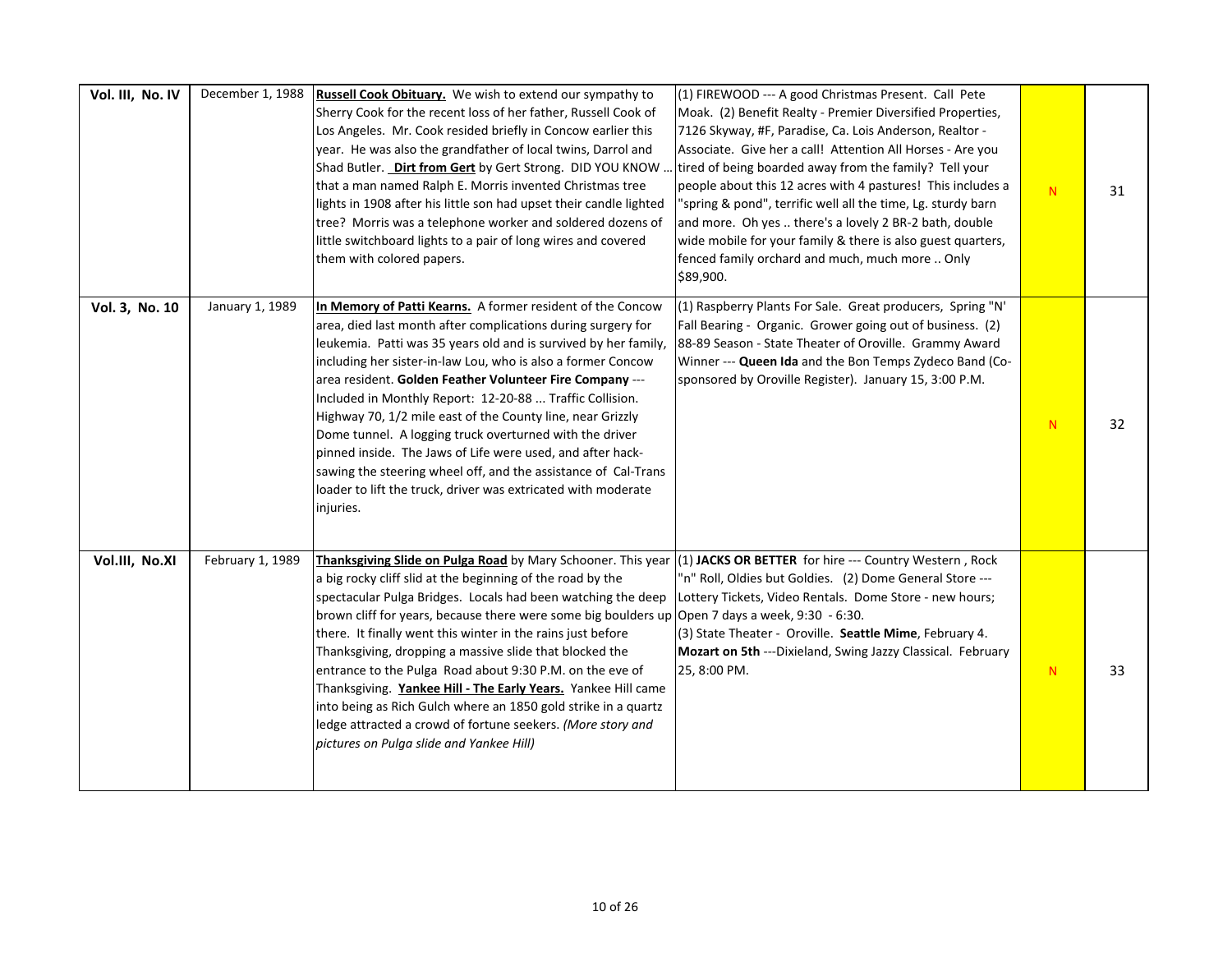| Vol.III, No. XII | March 1, 1989 | Thieves Around The Fire Station.<br>On<br>Thursday, or possibly Friday night of the 16th or 17th of<br>February, someone stole a 30 gallon propane tank from in<br>front of Station 37. The tank is an upright and is painted silver<br>with a gold colored top --- Also a chain saw has disappeared<br>from Engine 37. It is an 18" Stihl, with no carrying case. There<br>appears to be no forcible entry to the building, and the saw<br>was carried in an enclosed compartment on the engine.                                                                                                                                                                                                                                                                                                                   | (1) Hairstyling by Gail. New regular hours: Tues - Fri, 10 AM<br>3 PM. Weekends & evenings by appointment. Expert<br>precision cuts for the entire family. Prices: Ladies Haircut ---<br>-- \$7.00 Men's Haircut ------------\$ 5.00 Shampoo & Set -<br>--------- \$ 6.00 Hair Tint --------\$12.50 Eyebrow Arch -------<br>--- \$ 3.00 Re-opening Sale: Permanents \$25.00 with free<br>hair set the following week! Free hair set coupon with<br>perm. 1 Block from Concow School, 11658 Nelson Bar<br>Road, Oroville. | ${\bf N}$ | 34 |
|------------------|---------------|---------------------------------------------------------------------------------------------------------------------------------------------------------------------------------------------------------------------------------------------------------------------------------------------------------------------------------------------------------------------------------------------------------------------------------------------------------------------------------------------------------------------------------------------------------------------------------------------------------------------------------------------------------------------------------------------------------------------------------------------------------------------------------------------------------------------|--------------------------------------------------------------------------------------------------------------------------------------------------------------------------------------------------------------------------------------------------------------------------------------------------------------------------------------------------------------------------------------------------------------------------------------------------------------------------------------------------------------------------|-----------|----|
| Vol. 4, No. 1    | April 1, 1989 | Concow School Burns Down - 50 Years Ago. A reminder of the (1) Golden Feather Community SDA Church. - Detlow<br>old days in Concow was spotted by Mary Ellen Brown in the<br>Oroville Mercury-Register's 50 Years Ago feature: On March 1,<br>1939, the one-room schoolhouse on the present site of<br>Concow School burned to the ground. The fire started in the<br>stove flue.<br><b>Minnie Gray Obituary.</b><br>Died on Monday, February 27, in Reno, following a heart attack (2) HELP WANTED! "Green Thumb" Library Aide. Open to<br>on the evening before. A memorial service was held for<br>Minnie at the Grange hall on March 1. Minnie is survived by<br>her husband Earl, and a daughter from Broken Arrow,<br>Oklahoma.                                                                               | Road, off Highway 70. You are invited to the services.<br>Saturdays: Sabbath School 9:30 to 10:40. Singing and<br>activities according to child age. Individual classes, infant<br>through adult. Worship Services 10:50 to 12:00. Fellowship<br>Dinner after service on the first Saturday of each month.<br>men & women over 55. Do you like to work with children &<br>books? Call Eleanor Heide, Librarian at Concow School.                                                                                         | N         | 35 |
| Vol. 4, No. 2    | May 1, 1989   | Golden Feather Volunteer Fire Report --- Included in Monthly<br>Report: 4/03  Medical Aid for a heart problem on Big Bend.<br>A 21 year old patient with a history of heart problems was<br>experiencing heart attack symptoms. The Flight Care<br>helicopter was called for by the company after the ambulance<br>from Oroville broke down en-route. As the patient was placed<br>in the helicopter, he went into full arrest, and CPR was started.<br>The defibrillator on the chopper was defective upon attempt to Disposal. (3) Wild Mountain Apiaries. Will catch swarms of<br>use it, and a mad dash to get the one off the ambulance<br>(another one was dispatched) was made, and successful restart<br>of his heart was accomplished  On a happy note  the young<br>man returned home the following week. | (1) Spring Concert - Concow School Band. May 2,<br>$\overline{7}$<br>P.M. --- Concow School Auditorium. (2) Dear Customer:<br>As you may have heard thru the news media, Neal Road<br>Landfill will be increasing our dumping fees by 50% effective<br>4-1-89. Regrettably we are forced to pass part of this<br>lincrease on to our customers which will also become<br>effective 4-1-89. Your Garbage Company, Butte County<br>honey Bees. Have Smoker - Will Travel. Laurel                                           | N         | 36 |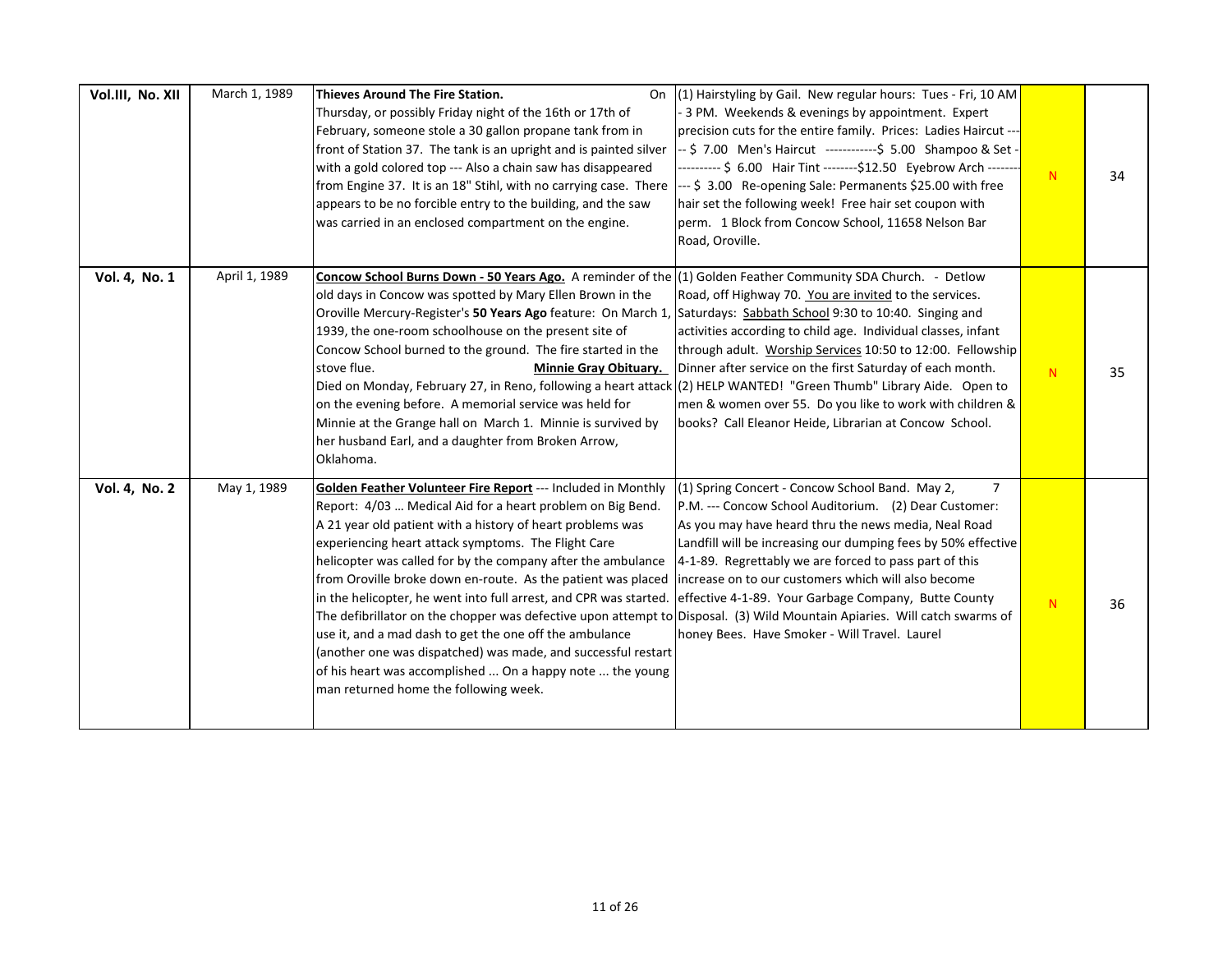| Vol. IV, No. III | June 1, 1989      | Concow Pool Vandals Strike Again. Once again the small<br>minded people with nothing to do, have done their dirty deed<br>at the pool. The school swimming program was scheduled to<br>start on May 15th but when they arrived to swim, a toilet was<br>ripped out of the boy's room and the picnic table was thrown<br>in the pool. Plans are being made to catch you - whoever you<br>are - and we will catch you! Appropriate punishment will<br>follow. This is our community and our pool - leave it alone!<br>Angry Citizens of the Golden Feather                                                                                                                                                                                                                 | (1) Today's Grange --- People in Action. Next meeting June<br>[6, 12:30 - Concow School. (2) Kingston Trio Concert ---<br>Performing with: "Popular Demand" featuring Beach Boys<br>to Beatles tunes. Sunday, June 4 - 3:00 p.m. and 7:30 p.m.<br>State Theater, City of Oroville, 1489 Myers Street, Oroville.<br>Tickets: \$15 and \$20 - Reserved seating. In Oroville: Valley<br>Music, Radiomart, or at the door; In Chico: Zucchini & Vine;<br>In Paradise: House of Color. | N | 37 |
|------------------|-------------------|--------------------------------------------------------------------------------------------------------------------------------------------------------------------------------------------------------------------------------------------------------------------------------------------------------------------------------------------------------------------------------------------------------------------------------------------------------------------------------------------------------------------------------------------------------------------------------------------------------------------------------------------------------------------------------------------------------------------------------------------------------------------------|-----------------------------------------------------------------------------------------------------------------------------------------------------------------------------------------------------------------------------------------------------------------------------------------------------------------------------------------------------------------------------------------------------------------------------------------------------------------------------------|---|----|
| Vol. 4, No. 4    | July 1, 1989      | Another Patriarch Passes Away. Ralph Miller Obituary.<br>Former, lifetime resident, Ralph Miller passed away recently.<br>He was one of the oldest living residents from this area. He<br>was born at the Ah Sang Hospital on Deadwood Road in 1895.<br>In recent years he has resided in the Veteran's Home. Ralph<br>owned and operated his own store (The Pines) for many years<br>here and is survived by his son Gene and family from this area. Video Movies to choose from: \$2. during the week; \$3. on<br>Wendell Van Vleck. Longtime resident and friend to many,<br>Wendell Van Vleck, passed away on Friday morning, June 9th,<br>in his sleep, after a long and lengthy illness. Internment was in $\left  \text{Sun. - Sat.}, 8 - 8. \right $<br>Hayward. | (1) Feather River Recreation & Park District. Bedrock<br><b>Concerts</b> - 7:00 P.M. at Bedrock Park. (2) Canyon Lakes<br>Market Grand Opening Celebration, Saturday, 9-16-89.<br>Come in & see our newly remodeled store and sign up for<br>the Grand Prize  NO PURCHASE necessary, just complete<br>the entry blank Video Rentals. Approximately 500 New<br>the weekend. Plus Nintendo for the kids - with new stock<br>arriving daily, let us know what you need.              | N | 38 |
| Vol. 4, No. 6    | September 1, 1989 | Golden Feather Volunteer Fire Report --- Included in Monthly<br>Report: 7/10  Medical aid call for a man down in the Camp<br>Creek area above Pulga --- A tree struck an individual and<br>broke his leg in three places. 7/25  Dispatched to a medical<br>aid/rescue for a man fallen from a cliff. The incident occurred<br>1 mile up Rock Creek from Highway 70. The patient was<br>helicoptered out by Sheriff's Dept. It took nearly 1 1/2 hours<br>to pack the stokes and medical aid equipment to scene.                                                                                                                                                                                                                                                          | (1) Coldwell Banker in Paradise - Ponderosa Real Estate -<br>7020 Skyway. #1509 - Thirteen Acres Plus Fixer for \$49,<br>950. On Concow Road with older Mobile attached to one<br>room permanent structure, garden area, some fruit trees<br>and stream on property. Call for more information on this<br>property. #767 - Easy to Develop. 5 acres on Concow<br>Road. Close to lake and possible owner financing. \$29,500<br><b>BUYS IT ALL!</b>                                | N | 39 |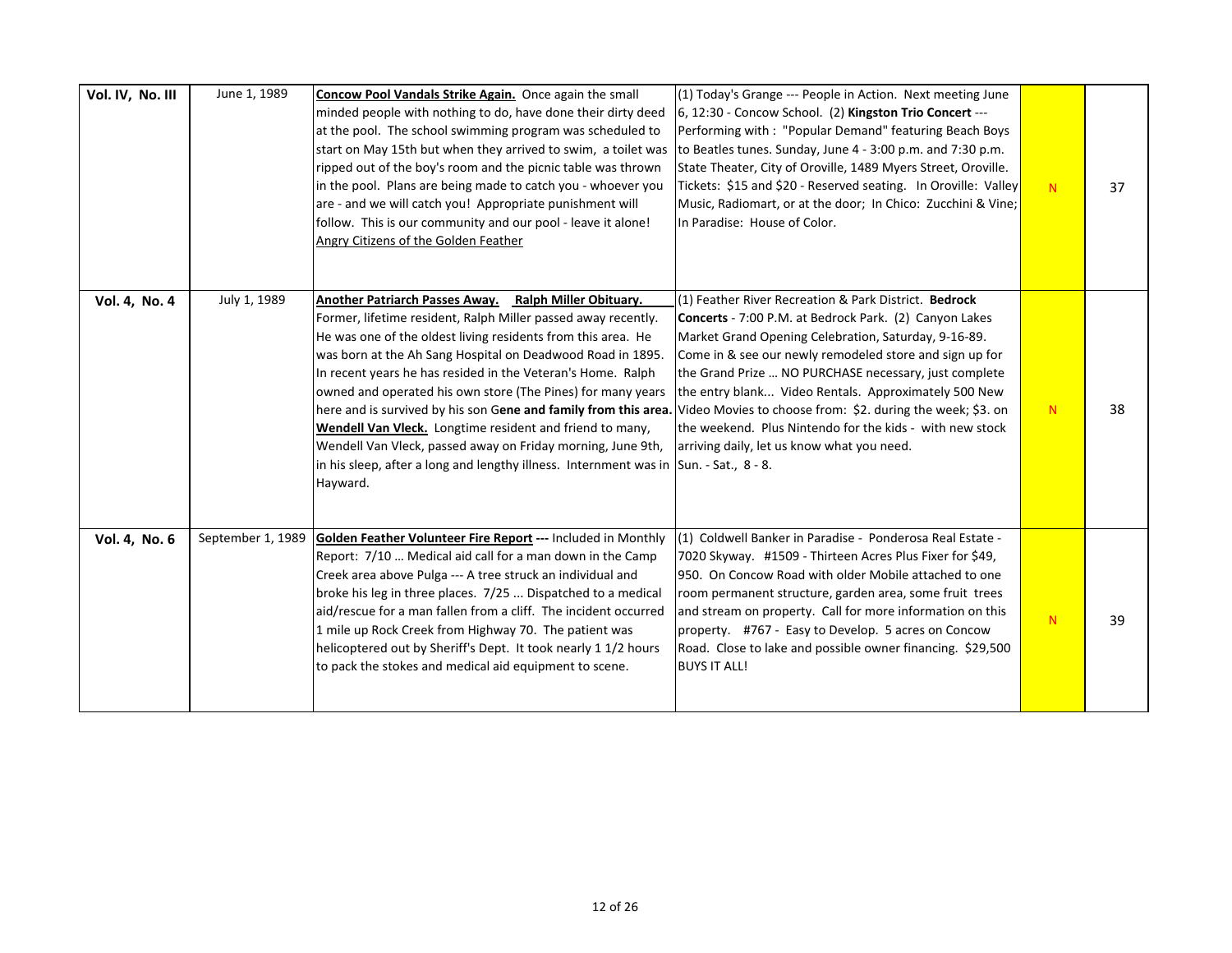| Vol. IV No. VII | October 1, 1989  | Pearl Brooks Obituary. On July 21, 1989, a dear, quiet lady of<br>the community passed away at her sister's home in Petaluma.<br>Pearl was born in Springfield, Oregon, in 1911 and spent much<br>of her life in Petaluma, where she worked as a nurse. She was<br>also Worthy Matron of the Eastern Star of the Petaluma<br>Chapter. She later moved to Concow in 1977 to live near her<br>daughter and her family. She is survived by her sister Vera<br>King of Petaluma, sons Alan and Bill Prevette, her daughter<br>Laroe Moak of Big Bend, and numerous grandchildren. | (1) Free Apples APPLES FOR THE STUDENTS, Partnership<br>for Education Program. Your school can get Free Apple<br>Computers! Safeway register receipts can be turned into<br>Apple computers & software for schools in the counties of<br>Colusa, Butte, Glenn, Shasta, Sutter, Tehama, Yuba and the<br>City of Susanville. There is no cost to the school or the<br>school district. To sign up or for more information, call<br>Jennie Erickson, our Apples for the Students Coordinator. | N. | 40 |
|-----------------|------------------|-------------------------------------------------------------------------------------------------------------------------------------------------------------------------------------------------------------------------------------------------------------------------------------------------------------------------------------------------------------------------------------------------------------------------------------------------------------------------------------------------------------------------------------------------------------------------------|--------------------------------------------------------------------------------------------------------------------------------------------------------------------------------------------------------------------------------------------------------------------------------------------------------------------------------------------------------------------------------------------------------------------------------------------------------------------------------------------|----|----|
| Vol. 4, No. 8   | November 1, 1989 | The Yankee Hill Ladies Club held their October meeting at the<br>Depot in Oroville. After the meeting Hazel Whitmoyer read a<br>report written by Mary Ellen Brown about the club when it was Concow area. Large, lovely, 5 BR plus office, home with 3<br>first originated back in 1945. Amazing to learn that several<br>members still belong to the club. Besides Mary Ellen, Nona<br>Banta, Marie Miller, Geneva Harris and Rita Moore are all still<br>active members.                                                                                                   | (1) REALTY WORLD - Country Estates. 7323 Skyway,<br>Paradise, Ca. Ask for Agent Ruby. A perfect retreat -<br>baths  immaculate, secluded, on 6+ acres with pool and<br>view \$149.000. (2) A & H Roofing Service ---<br>a full service company, License #572440. Call for a free<br>"Cheerful" estimate.                                                                                                                                                                                   | N  | 41 |
| Vol. 4, No. 9   | December 1, 1989 | Bessie William Thurston celebrated her 91st birthday on<br>November 11, with 50 family and friends present. Bessie is<br>really an old timer of Yankee Hill, as she was born on<br>Deadwood Road and has lived most of her adult life on Nelson<br>Bar Road raising her family. She is now living in Oroville near<br>her granddaughter, Jan Pinkston. Thank you Yankee Hill old<br>time friends for helping to make a very enjoyable day for<br>Bessie.                                                                                                                      | (1) Holiday Ham Dinner --- December 9 - 6:00. Concow<br>Grange Hall, 4122 Big Bend Road. Adults \$4; Children<br>\$2.50. Great raffle prizes! Tickets 3/\$1. A benefit for the<br>Golden Feather Volunteer Fire Company. Sponsored by<br>Concow Grange #735. (2) Nutcracker - Theater Ballet of San<br>Francisco. State Theater - City of Oroville, 1499 Myers St.,<br>Oroville. Saturday, December 9, at 2:00 and 7:30 p.m.<br>Adults - \$15.00; Children (12 and under) - \$12.00.       | N  | 42 |
| Vol. 4, No. 10  | January 1, 1990  | "Out With The Old - In With the New". On Tuesday,<br>November 28, the firefighters of Company 37 elected new<br>officers. Jim Giles was selected as chief, and Bob Saville as<br>assistant chief. Bob was also selected as safety officer. The<br>final ballot cast was for Fireman of the Year. This honor is<br>bestowed upon the firefighter who best represents the selfless  D.V.M. Small animal outpatient services. Office open by<br>attitude and dedication that volunteer firefighting is all about.<br>Firefighter of the Year for 1989 is Bob Saville.            | (1) K-Gas --- Propane Gas. Lou Kent, 2770 Feather River<br>Blvd. Oroville, Ca. (2) Paradise Feed, 35 Pearson Road,<br>Paradise, Calif. Don & Chris Duncan. (3) Nunzio's Seafood,<br>973-T, East Avenue, Chico. Hours: Tues - Sat., 9:30 a.m. - 7<br>pm. (4) Yankee Hill Veterinary Clinic, William N. Lyman,<br>appointment only.                                                                                                                                                          | N  | 43 |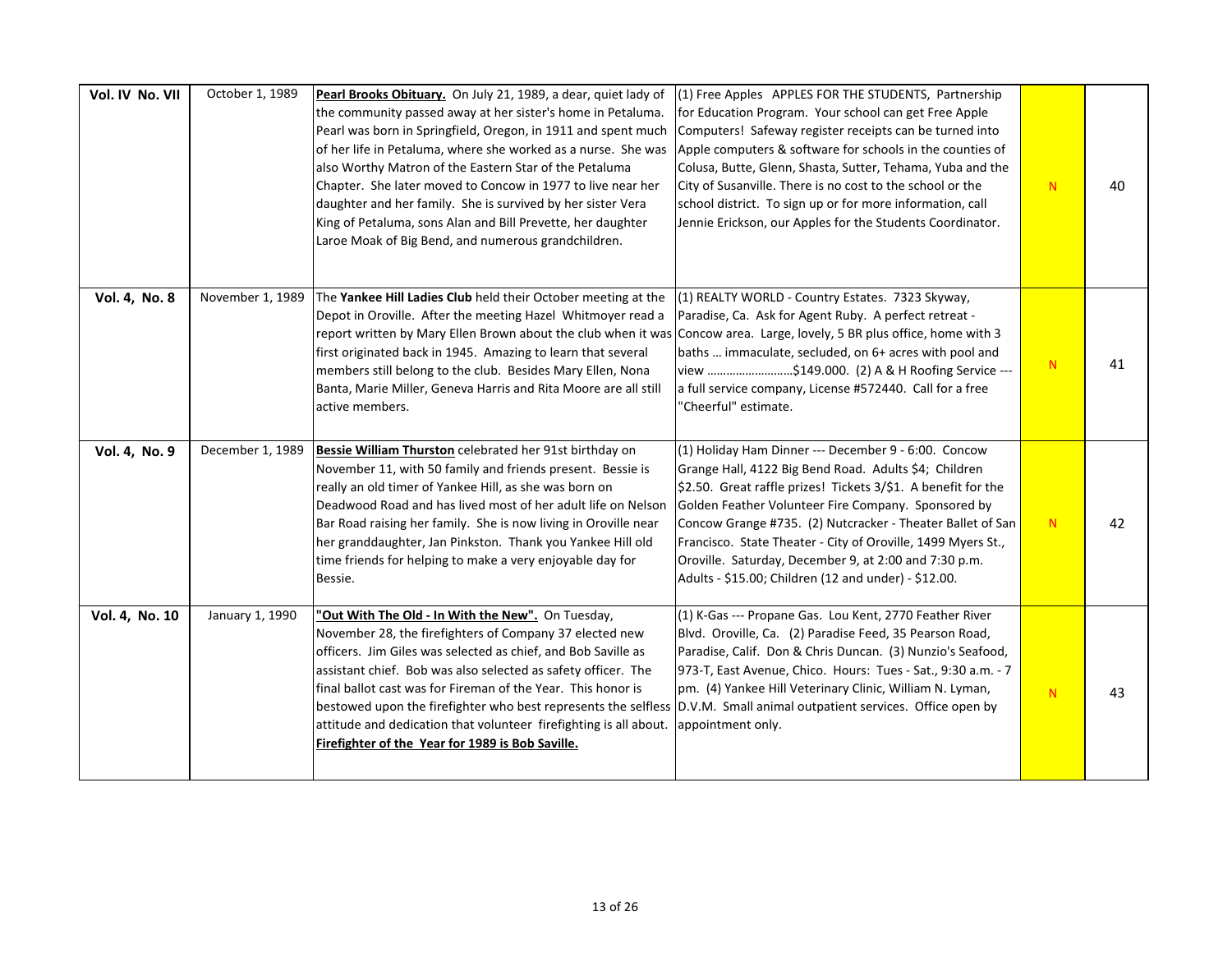| Vol. 4, No. 11 | February 1, 1990 | Ethel Thomas Watson --- Looking Back On A Full Century! On<br>January 8, 1890, Ethel Mary Thomas was born in a small town<br>in Indiana. During her long life Ethel has experienced many<br>changes. She welcomed the arrival of electricity which meant<br>no more cleaning of sooty lamp chimneys. She learned about<br>telephones when she worked at the Tennyson telephone<br>exchange where party lines delivered all the town gossip one<br>needed to hear! It wasn't long before radio came into being.<br>Later, television was important and she still enjoys some<br>programs. She views some computers with suspicion, though!<br><b>From Hazel Whitmoyer</b>                                            | (1) Little League 1990 --- Big League-Senior - Major - Minor -<br>Farm - Rookie. Tryout Schedules: All players not already<br>assigned to a Senior League or Major Division team must<br>attend at least TWO of the tryouts. The tryout dates are as<br>follows: Saturdays, February 3, 10, 17 with Feb. 24 as the<br>rain date (Complete tryout information forthcoming). Bring<br>the following to sign-ups: (1) A parent (2) Your official Birth<br>Certificate showing that you were born August 1, 1975 or<br>later, and before August 1, 1984; and (3) a \$35.00 player<br>registration fee. | N | 44 |
|----------------|------------------|---------------------------------------------------------------------------------------------------------------------------------------------------------------------------------------------------------------------------------------------------------------------------------------------------------------------------------------------------------------------------------------------------------------------------------------------------------------------------------------------------------------------------------------------------------------------------------------------------------------------------------------------------------------------------------------------------------------------|----------------------------------------------------------------------------------------------------------------------------------------------------------------------------------------------------------------------------------------------------------------------------------------------------------------------------------------------------------------------------------------------------------------------------------------------------------------------------------------------------------------------------------------------------------------------------------------------------|---|----|
| Vol 4, No. 12  | March 7, 1990    | Biggest Snowstorm In Living Memory: 1927.<br>By<br>Diana King. When Mary Ellen Moak was twelve years old in<br>1927, she, her brother Tobe, and their mother Nettie Moak<br>walked from the far-end of Big Bend Road to an uncle's on<br>Nelson Bar Road. It was the deepest snow she remembers.<br>They measured the snow at Concow School at five feet, so we<br>know that Big Bend and Upper Concow would probably have<br>had more. After that incredible walk, waist and chest-high,<br>"swimming in snow", her mother rode a horse back out to Big<br>Bend to bring out their brother George, who was seriously ill<br>with pneumonia. (Note: More story and pictures of<br>snowstorm included in this issue) | (1) Pull It Trailers, 4572 Olive Hwy. Haulers - Utility - Tilts.<br>7000 LBS. G.V.W. \$1695.00 - New with Brakes. (2) Bingo at<br>the B of A-Downtown Oroville. Tuesday & Thursday - Doors<br>open 5:00 P.M., Game starts 6:45 P.M. Sponsored by<br>Oroville Little League. (3) Community Pot-Luck --- March 28,<br>6:00 p.m., 4th Wednesday of each month, with the<br>exception of November and December. Public Invited.<br>Speakers to be announced. Watch bulletin boards and<br>papers.                                                                                                      | N | 45 |
| Vol. 5, No. 1  | April 1, 1990    | ISHI by Kim Blackwell. It was the break of dawn when the<br>barking of dogs aroused the butchers of the slaughter house<br>where Ishi was first discovered. He had wandered nearly 40<br>miles from his homeland. When Ishi was found, he was<br>starved and his hair burned close to his scalp. The latter being<br>a sign of mourning. As history has it he was a YAHI, being the<br>southern-most band of the Yana. The Yana were a tribe from<br>the Mill, Deer, and Dry Creek areas.                                                                                                                                                                                                                           | $(1)$ Easter Egg Hunt; 2:00 - 4:00 Easter Sunday at the<br>Grange Hall. (2) Be a "Friend of the Faire"!! Support the<br>11th Annual Endangered Species Faire  and join us<br>Saturday, April 28, 1990. 9 A.M. - 4 P.M. at Cedar Grove in<br>Bidwell Park. Admission is free of charge. (3) Butte County<br>Historical Society. "All-You-Can-Eat" Chicken Barbeque.<br>Oregon City School --- 2:00. Cost per person - \$6.50.                                                                                                                                                                       | N | 46 |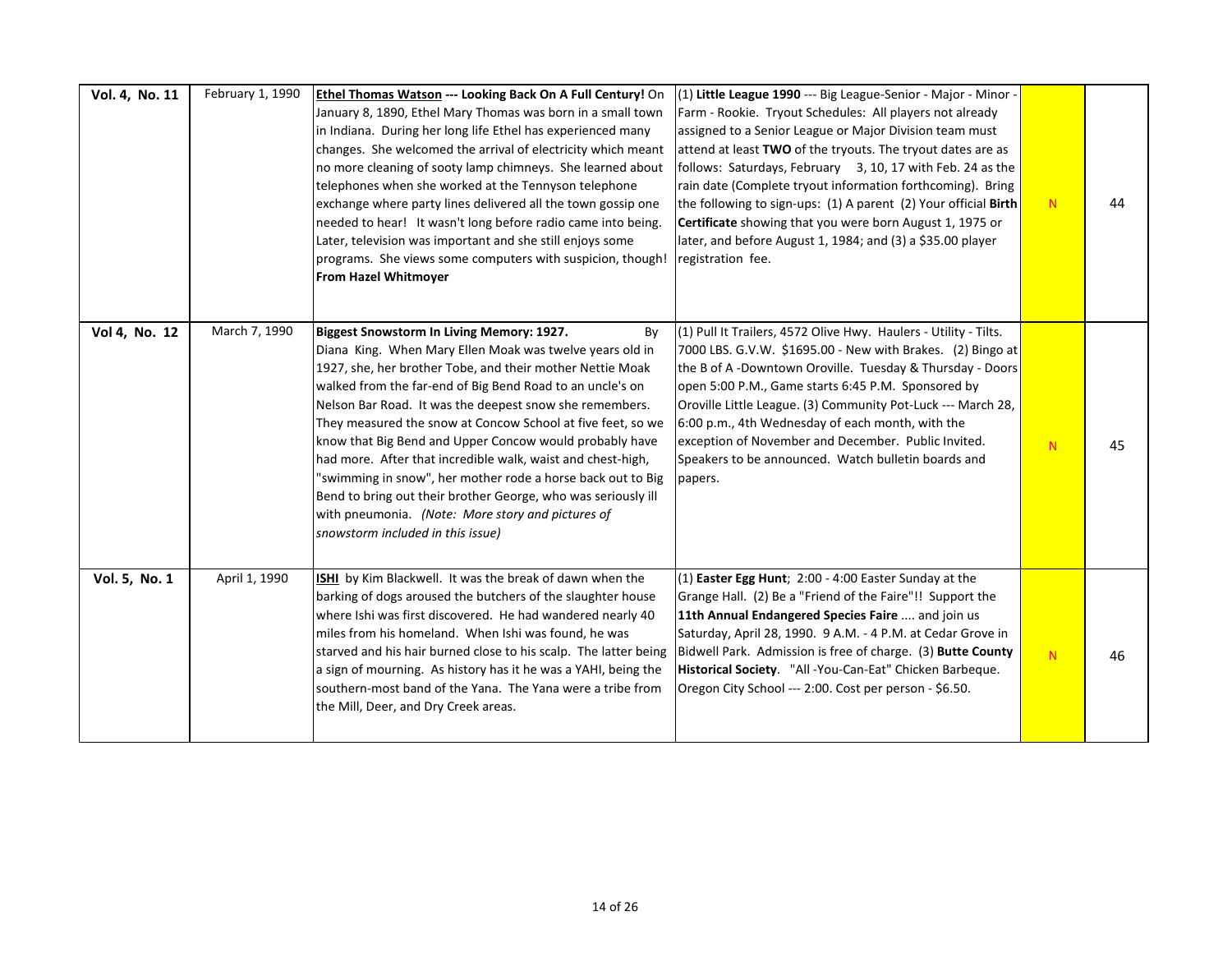| Vol. 5, No. 2 | May 1, 1990  | Grange Award Community Citizen Of 1990. Linda Burnham<br>Lieber received the award of Community Citizen of 1990 from<br>our Grange #735. Linda is the Editor and Publisher of the<br>Feather River Canyon News. Lyle B. Odegaard Obituary. A<br>funeral for Lyle B. Odegaard, 63, of Concow, was held last<br>month. He died Friday, March 30, 1990 in a Paradise hospital.<br>He was born Sept. 13, 1926, in Sisseton, S.D. Lyle worked as a<br>refrigeration mechanic for the Army at the Presidio in San<br>Francisco. He also served in the Army Air Corps. After retiring<br>11 years ago he moved to Concow. Survivors include his wife,<br>Sandra, of Concow.                                                                                                                                                                                                                                                                                                                                                                                                                                            | (1) Hard Work Done, No Job Too Small. Firewood, Trees<br>Trimmed, Residential Brushing & Burning. General<br>Carpentry, Fences Built & Repaired. Kevin VanWalleghan,<br>References available. (2) The LUCKY 7 LIGHTHOUSE STORE<br>(The Cowboys) Is Under New Management --- by Larry<br>Ellsmore. Clayton Gunn, land owner, cattle rancher and<br>born again Christian, sold his operation (Now called The<br>Butte County Store) to locals Bill Retzer and Don & Mignon<br>VanNortwick. | N         | 47 |
|---------------|--------------|-----------------------------------------------------------------------------------------------------------------------------------------------------------------------------------------------------------------------------------------------------------------------------------------------------------------------------------------------------------------------------------------------------------------------------------------------------------------------------------------------------------------------------------------------------------------------------------------------------------------------------------------------------------------------------------------------------------------------------------------------------------------------------------------------------------------------------------------------------------------------------------------------------------------------------------------------------------------------------------------------------------------------------------------------------------------------------------------------------------------|------------------------------------------------------------------------------------------------------------------------------------------------------------------------------------------------------------------------------------------------------------------------------------------------------------------------------------------------------------------------------------------------------------------------------------------------------------------------------------------|-----------|----|
| Vol. 5, No. 3 | June 1, 1990 | The Grand Rock by Larry Ellsmore. On Hwy. 70, 1/3 the way<br>through the Feather River Canyon, you meet three scenic and<br>stately rock byway tunnels. They are Grizzly Dome, Elephant<br>Butte, and Arch Rock Creek. As history goes, they were built by and follow the signs to the Faire. (2) Yankee Hill Veterinary<br>convict labor between the years of 1930 and 1937. On August<br>14, 1937, the highway and tunnels were finished and<br>dedicated. Leroy "Goody" Goodmiller Obituary. Goody, as<br> he was known, passed away on May 13, 1990. He was 74 years 20th - June 20th. 1/2 pint basket - \$1.50; flat (12 baskets) -<br>old and was born in Decatur, Illinois. After a tour in the Navy in \$16.00; order with friends ---5 flats or m ore - \$15.00 each.<br>the Pacific, Goody moved to the Riverside area and worked for Delivered to your door or pick up at Chico Farmers Market.<br>a Container Corp. for 30 years. After his wife preceded him in<br>1978, Goody retired to Camelot in 1979. Goody was a member<br>of the Veterans of Foreign Wars, the Elks and the Moose<br>Lodge. | (1) Wild Mountain Faire - Sunday, June 17th, 1990. A<br>benefit for the Concow community sponsored by the Butte<br>Environmental Counsel. Hwy. 70 to Concow Road, turn left<br>Clinic. Summer vaccination clinic - Sun. June 3, 11 - 1.<br>Canyon Lakes Market parking lot. (3) Granite Ridge<br>RASPBERRIES. Finest quality organic berries available May                                                                                                                               | N         | 48 |
| Vol. 5, No. 4 | July 1, 1990 | GFVFC - Company #37. On 6/9/90 the company was called out<br>to assist Company 36 in the rescue attempt of a teenager on<br>the cliff wall near the Pulga Bridge. On our arrival we spotted<br>the youth approximately sixty feet above the river. He and his<br>brother had climbed up the wall in order to dive into the river<br>when he realized he was scared of heights(!) and was unable to Accessories. 2145 Park #4, Chico.<br>move from that spot Sheriff's Search & Rescue was called, and<br>the teen was pulled up to the highway, approximately four-<br>hundred and fifty feet above, after spending approximately<br>three hours on the rock wall.                                                                                                                                                                                                                                                                                                                                                                                                                                              | (1) Red Lion Pizza. Monday Super Special - \$8.00 any one<br>item, large pizza with extra cheese.<br>Weinhard's ---<br>Free pitcher of beverage Wednesday with purchase of<br>medium or large pizza. 2525 Dominic Drive, Chico. (2)<br><b>Overland</b> Equipment. Custom Packs and Bicycle<br>(3) MUSICPRO<br>Instruments for the beginner & professional. Instruction.<br>Sales . Service. 256 East First Street, Chico.                                                                | ${\bf N}$ | 49 |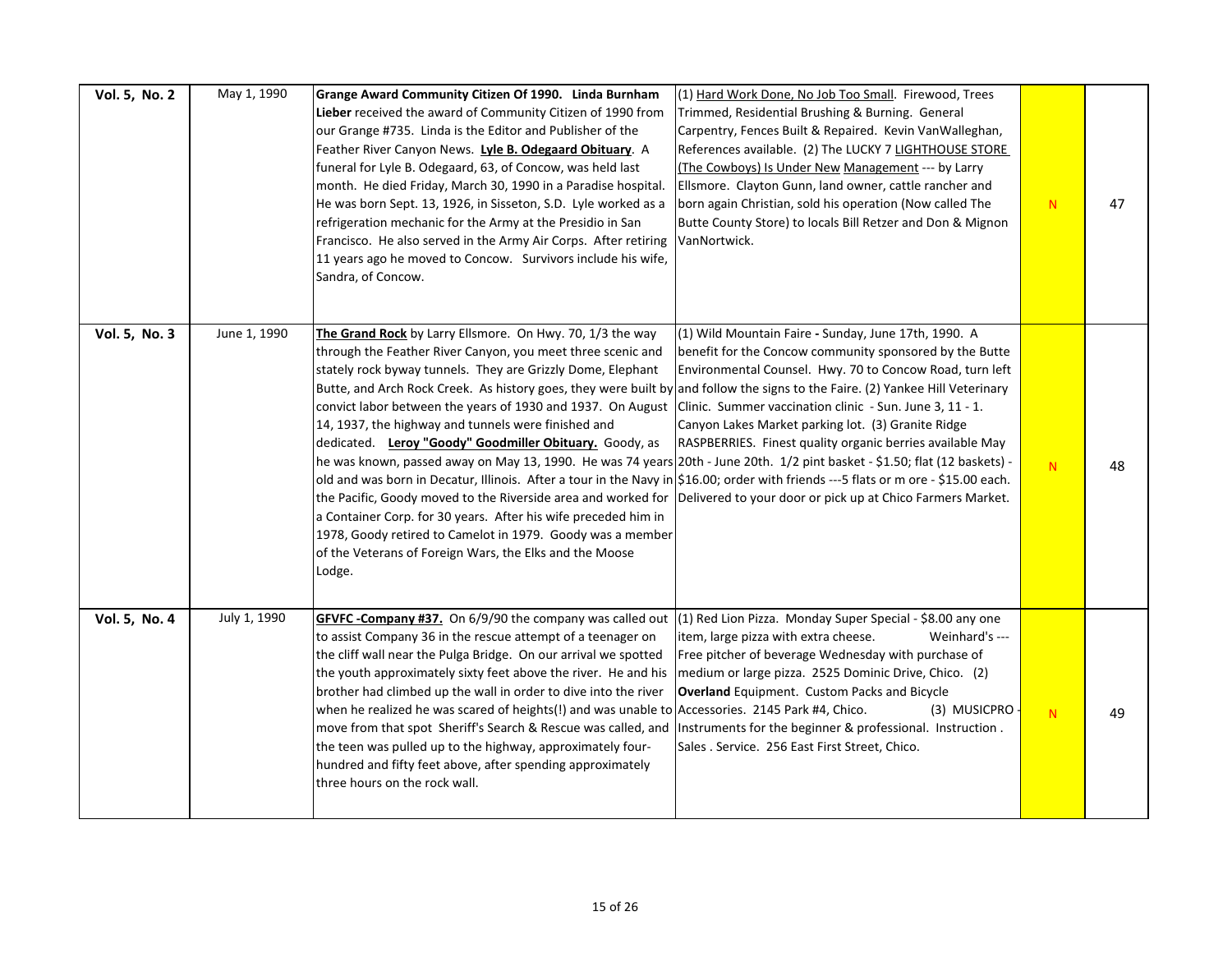| Vol. 5, No. 6 | September 1, 1990 | Yankee Hill and Concow Mining Region. Researched by Joe &<br>Peg Vielbig. There were several mining claims located in<br>Deadwood Ravine. Sometime during 1875, a miner by the<br>name of Gorhardt Tebbe moved his family into the old<br>Deadwood home. Mr. Tebbe mined at first on the old Feather<br>River, at Big Bar on the North Fork and at Flea Valley. At<br>Deadwood he farmed and worked for a while for the Cherokee Propane (anytime we're open). Hwy 70 & Concow Road.<br>Mining Company. Before long there were two daily stages<br>into Deadwood --- one from Oroville and one from Chico.                                      | (1) Mary Kay Cosmetics - Jan Moore, Beauty Consultant.<br>3878 Windermere Ln., Oroville, Ca.<br>$\overline{A}$<br>(2)<br>Complimentary Facial To Bearer Of This Card.<br>Canyon Lakes Market. We Strive To Please. Groceries ---<br>Fresh Meat, Fresh Produce, Deli Dept., Froze Foods, Beer &<br>Wine, Ice - weekly Specials. Movies - VCR'S - Nintendo's -                                                                                                                                                                | N  | 50 |
|---------------|-------------------|-------------------------------------------------------------------------------------------------------------------------------------------------------------------------------------------------------------------------------------------------------------------------------------------------------------------------------------------------------------------------------------------------------------------------------------------------------------------------------------------------------------------------------------------------------------------------------------------------------------------------------------------------|-----------------------------------------------------------------------------------------------------------------------------------------------------------------------------------------------------------------------------------------------------------------------------------------------------------------------------------------------------------------------------------------------------------------------------------------------------------------------------------------------------------------------------|----|----|
| Vol. 5, No, 7 | October 1, 1990   | Yankee Hill and Concow Mining Region. Researched by Joe &<br>Peg Vielbig. Nelson's Bar Established Early 1850's. Nelson's<br>Bar was established during the search for gold in the early<br>1850's. O.S. Curtis had a ferry and a bridge across the West<br>Branch of the river approximately where the bridge is today.<br>The bridge and ferry were washed out several times. The last<br>covered bridge was washed out during the spring rains of 1903<br>when the Concow Dam broke. The West Branch Bridge into<br>Cherokee was also washed out at the same time.                                                                           | (1) McGUIRE for Knowledge - Integrity - Dedication -<br>Service. Elect Jerry McGuire Butte County Superintendent<br>of Schools Paid for by the Committee To Elect Jerry<br>McGuire Butte County Superintendent of Schools. Marilynn<br>Tabor, Treasurer; Rolland K Hauser, Publicity Chairman. (2)<br>Bingo At The Bank, 1870 Bird St., Oroville. Wednesday,<br>October 31, Halloween Party Bingo. Come in costume - get<br>a free game! (No facial masks - thank you) All Pack games pay<br>\$200; All Specials pay \$250. | N  | 51 |
| Vol. 5, No. 8 | November 1, 1990  | Sunday, September 30. A lively day in Concow Campground<br>where your generations of the Moak and Brown families<br>gathered for a reunion and picnic. The more than two hundred phase of our fund raising allowed us to begin broadcasting 3<br>relatives of both families spent the day visiting and played<br>games of badminton and horseshoes. A special treat for kids<br>was a really tough Piñata. Families came from Alaska, Arizona,<br>Minnesota, Nevada, Washington and Oregon --- Mary Ellen<br>In Memoriam. Jim Jonkers, September<br>Brown.<br>2, 1990<br>Robert Layman, October 4, 1990<br>Mildred Lane "Granny", October, 1990 | (1) KZFR --- 90.1 Community Radio. KZFR 90.1 FM Stereo<br>Public Radio needs your help to stay on the air! The first<br>p.m. to 10 p.m. The second phase allowed us to re-locate<br>our studios closer to downtown. The third phase will<br>enable KZFR Public Radio to purchase the equipment<br>necessary to broadcast live, 'Round-The-Clock. KZFR must<br>raise, by directly appealing to patrons, \$15,000 to purchase<br>& lease a microwave relay system. The KZFR Fundraising<br>Committee. October 6, 1990.        | N. | 52 |
| Vol. 5, No. 9 | December 1, 1990  | Each year Company 37 elects the Firefighter of the Year. The<br>department members select, by secret ballot, the one person<br>who most embodies the spirit of being a volunteer. The<br>person who dedicates his or herself most fully in service of the<br>community. The person who selflessly gives, so that our<br>community will be a better place to live. The winner of<br>Firefighter of the Year for 1990 is Randy Glass.                                                                                                                                                                                                             | (1) The Golden Feather Volunteer Fire Company and the<br>Fire Company Auxiliary invite you to the ANNUAL<br>FIREMEN'S DINNER -- Saturday, December 8, 5:30,<br>Concow Grange Hall. Adults \$5.00; Children under 10 -<br>\$2.50. (2) Holiday Craft Fair --- Sunday, December 2nd,<br>Concow School, 11:30 a.m.- 4:00 p.m. Pictures with Santa,<br>12:30-1:30. Sponsored By The Golden Feather Parents<br>Club.                                                                                                              | N  | 53 |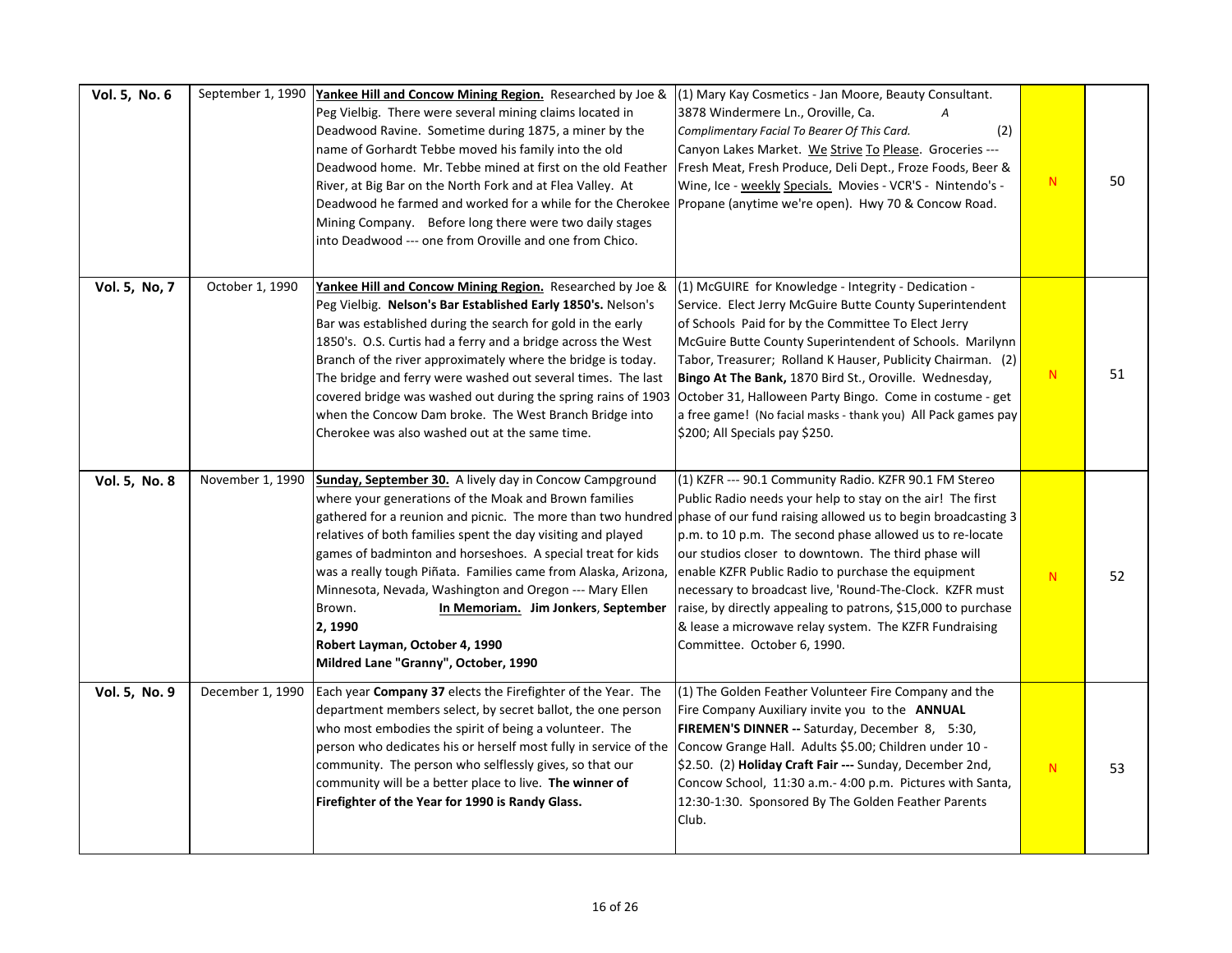| Vol. 5, No. 10 | January 4, 1991  | Traffic<br>Golden Feather Volunteer Fire Company.<br>accident on Highway 70 approximately two miles east of the<br>Grand View Café: A tractor-trailer with dual sand carriers had<br>been heading east. Something caused the rear trailer to lose<br>traction with the pavement and slide out of a left hand bend in<br>the road. The rear trailer struck the guard-rail dumping most<br>of its load of sand over the side of the highway. Heavy skid<br>marks were apparent before the impact with the guard-rail.<br>The guard-rail was pushed away from the roadside, leaving a<br>gaping hole with a view of the Feather River hundreds of feet<br>below. (Note: More on this story in this issue) In Memoriam<br>Larry Stone, December 1990. | (1) JOHN'S GARAGE --- Complete Mechanical Repair.<br>Servicing "Concow"; Off Jordan Hill and Granite Ridge Road,<br>2949 Ro Ann Way. Oroville - "Concow"--- Mike. Servicing<br>'Paradise". 7654- G Skyway (Skyway & Billie), Paradise, Ca --<br>John. Auto and Golf Carts.<br>(2) Discover the<br>Magic of Live Theater. 1990 - 91 Season; Oroville State<br>Theater. January 20 - Sunday, 7 p.m. \$10.00 Adult; \$9.00<br>Child. Queen Ida & Bon Temps Zydeco Band. Cajun Music.<br>Oroville State Theater, 1471 Myers Street, Oroville, Ca. | N | 54 |
|----------------|------------------|---------------------------------------------------------------------------------------------------------------------------------------------------------------------------------------------------------------------------------------------------------------------------------------------------------------------------------------------------------------------------------------------------------------------------------------------------------------------------------------------------------------------------------------------------------------------------------------------------------------------------------------------------------------------------------------------------------------------------------------------------|-----------------------------------------------------------------------------------------------------------------------------------------------------------------------------------------------------------------------------------------------------------------------------------------------------------------------------------------------------------------------------------------------------------------------------------------------------------------------------------------------------------------------------------------------|---|----|
| Vol. 5, No. 11 | February 1, 1991 | Another Theft at Concow School! Another robbery took place (1) The Alternative to Wood & Propane Heat. MONITOR ---<br>at Concow School over the Christmas vacation. School<br>personnel wish to remind the community that there is a \$500<br>reward for information leading to the arrest and conviction of<br>the parties involved The items most recently stolen include:<br>Honda 1400 generator (Serial #1995661) that would have<br>required two people to lift into a vehicle; Homelite chain saw<br>with 20" bar; Makita 4" rotary grinder; Makita cordless drill;<br>Makita weed eater. Diana King In Memoriam. Arrolla<br>Hoecherl - Reta Rhae Cates                                                                                    | vented kerosene heating systems. Better - Safer - Cleaner -<br>Warmer. Less cost / more heat. Using a unique "pipe<br>within a pipe" design. The Monitor is programmable with<br>clock, timer & auto temp controls. 2 sizes available: 20,000<br>& 40,000 BTU per hr. Available now at Paradise Feed, 35<br>Pearson Rd.                                                                                                                                                                                                                       | N | 55 |
| Vol. 5, No. 12 | March, 1991      | Dirt from Gert by Gert Strong. POLITICS  I usually don't get<br>involved too much, but there is a State Bill No. 229, introduced<br>by Sen. Boatwright of Contra Costa County concerning water<br>meters  This bill, if passed, would require the installation of<br>water meters on every new water service connection on and<br>after Jan. 1, 1992  I interpret this to mean wells, along with<br>city connections.                                                                                                                                                                                                                                                                                                                             | (1) PERFORMANCE Under Pressure. When it comes to<br>pumping water, you don't need the headaches of pressure<br>problems. That's why more people depend on high<br>efficiency GRUNDFOS pumps for deep groundwater<br>pumping. There's only one way to put GRUNDFOS to the<br>pressure test --- contact us, your authorized GRUNDFOS<br>Stainless Steeler Dealer.  Zinks Pump Service.                                                                                                                                                          | N | 56 |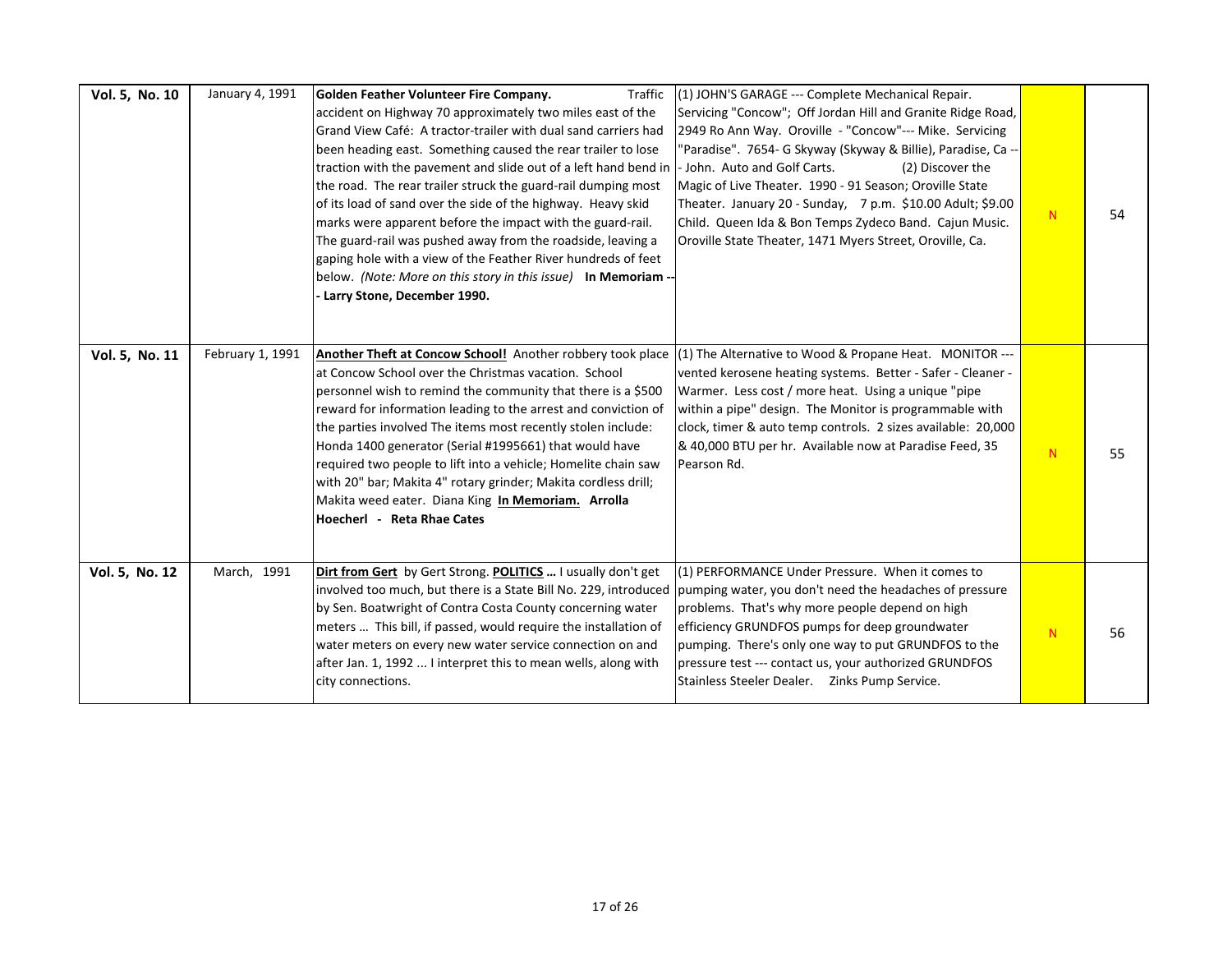| Vol. 6, No. 1  | April, 1991 | Rain - Blessing and Sorrow. We all wanted it so badly; a few<br>good storms to refill the ugly scar of Concow Lake and salvage<br>a desperate water shortage. But the power of the rushing<br>water was strong enough to take the life of Amanda Shelton on Antenna - Antenna Specialist. Now --- Servicing "Paradise" -<br>her way to school on March 4. In Memoriam. Thomas Lee<br>Taylor. Born November 21, 1990; Entered into Rest on March<br>7, 1991. Graveside Service in Yankee Hill Cemetery March 9,<br>1991. He is survived by his father, Chuck Taylor and mother,<br>Eileen Rhodes. | (1) Rock House - Hwy. 70. Rock House liquor is back ---come<br>help us celebrate! Mayday Party, May 6th. Booze on the<br>Rocks and food on the House.<br>(2) Wilkerson<br>Servicing "Concow". Service, Installations and Trouble<br>Shooting. V.C.R. and T.V. programming and hook-ups.<br>Frank Wilkerson, P. O. Box 1282, Paradise. Ca. Free<br>Estimates.                                                                                             | N | 57 |
|----------------|-------------|--------------------------------------------------------------------------------------------------------------------------------------------------------------------------------------------------------------------------------------------------------------------------------------------------------------------------------------------------------------------------------------------------------------------------------------------------------------------------------------------------------------------------------------------------------------------------------------------------|----------------------------------------------------------------------------------------------------------------------------------------------------------------------------------------------------------------------------------------------------------------------------------------------------------------------------------------------------------------------------------------------------------------------------------------------------------|---|----|
| Vol. 6, No. 2  | May 1, 1991 | In Memoriam. Guthrie McClain - Don McKean - Lyman L.<br>Moak, June 22, 1913 - April 3, 1991 Golden Feather<br>Volunteer Fire Company. Company 37 responds to collision on<br>3/19/91. A traffic collision on Highway 70 approximately three<br>miles west of Shady Rest. A pickup truck driven by a 79 year<br>old man left the roadway and ended up fifty feet off the<br>highway in the rocks. The truck stopped just short of the river<br>but the shell on the truck was thrown into the water.                                                                                              | (1) Bridging the Gap Dance. Concow School Gym. Friday<br>Night, May 3, 1991, 7 to 11 P.M. Live DJ! Refreshments!<br>Prizes! \$3.00 Single / \$5.00 Couple / \$7.50 Family.<br>(2) The Annual Wild Mt. Faire in Concow will be held all day<br>Sunday, June 16, 1991. (3) CAMELOT'S 1st Annual Flea<br>Market. Saturday, May 25th, 8A.M. - 4 P.M --- \$5 Space. N.<br>end of Concow Lake; off of Concow Road in Camelot (7<br>miles from H-way 70).       | N | 58 |
| Vol. 6, No. 3  | June, 1991  | Friday May 10, a FIJA (Fully Informed Jury Amendment) rally<br>took place at Superior Court in Oroville for a Magalia woman<br>charged with 5 counts of felony jury tampering. Only 20 or 30<br>people showed up - mostly FIJA organizers, from out of town, a School, Oroville. Tickets \$6.50 at: Oroville - FRRPD, 1200<br>few local activists, and some reporters. By Barbara Beers<br>Grange - Community Citizen Booster Night. On April 27th the<br>Community Citizen Award was presented to the Golden<br>Feather Parents' Club for their excellent work over the years.                  | (1) Niner Benefit Basketball vs. Oroville All-Stars. Sponsored<br>by Feather River Recreation & Park District. Father's Day<br>Special --- Sunday, June 16, 3:00 P.M. Las Plumas High<br>Myers St.; Gridley - Brown & Company, 946 Hazel St. (2)<br>New Season for Concow Lakers. Congratulations to the<br>Lakers on the win of their season opener in May!                                                                                             | N | 59 |
| Vol. 16, No. 3 | June, 2001  | In Memoriam. Chester Wayne Cox, 1/18/1918 - 5/19/2001<br>Cherokee 4th of July Parade. By Patti Rosa. This year marks<br>the 10th Cherokee 4th of July Parade, again starting at High<br>Horizons and ending at the Cherokee School House where<br>people may enjoy food prepared by the Cherokee Volunteer<br>Firefighters/Auxiliary.                                                                                                                                                                                                                                                            | (1) Yankee Mini Mart. Open 9 am to 5 pm.<br>Groceries -<br>Produce - Beer & Wine. Fresh Deli - Hot Dogs - Taquitos;<br>fresh made snow cones. Expanded line of fishing supplies;<br>tackle, fishing licenses, bait. ATM & Paypoint. Food Stamps<br>welcome. (2) ALL APPLIANCE. Air Conditioning & Heating<br>Service. Window - Wall - Central. Appliance Service.<br>Washers - Dryers - Dishwashers - Stoves - Refrigerators -<br>Freezers. Yankee Hill. | N | 60 |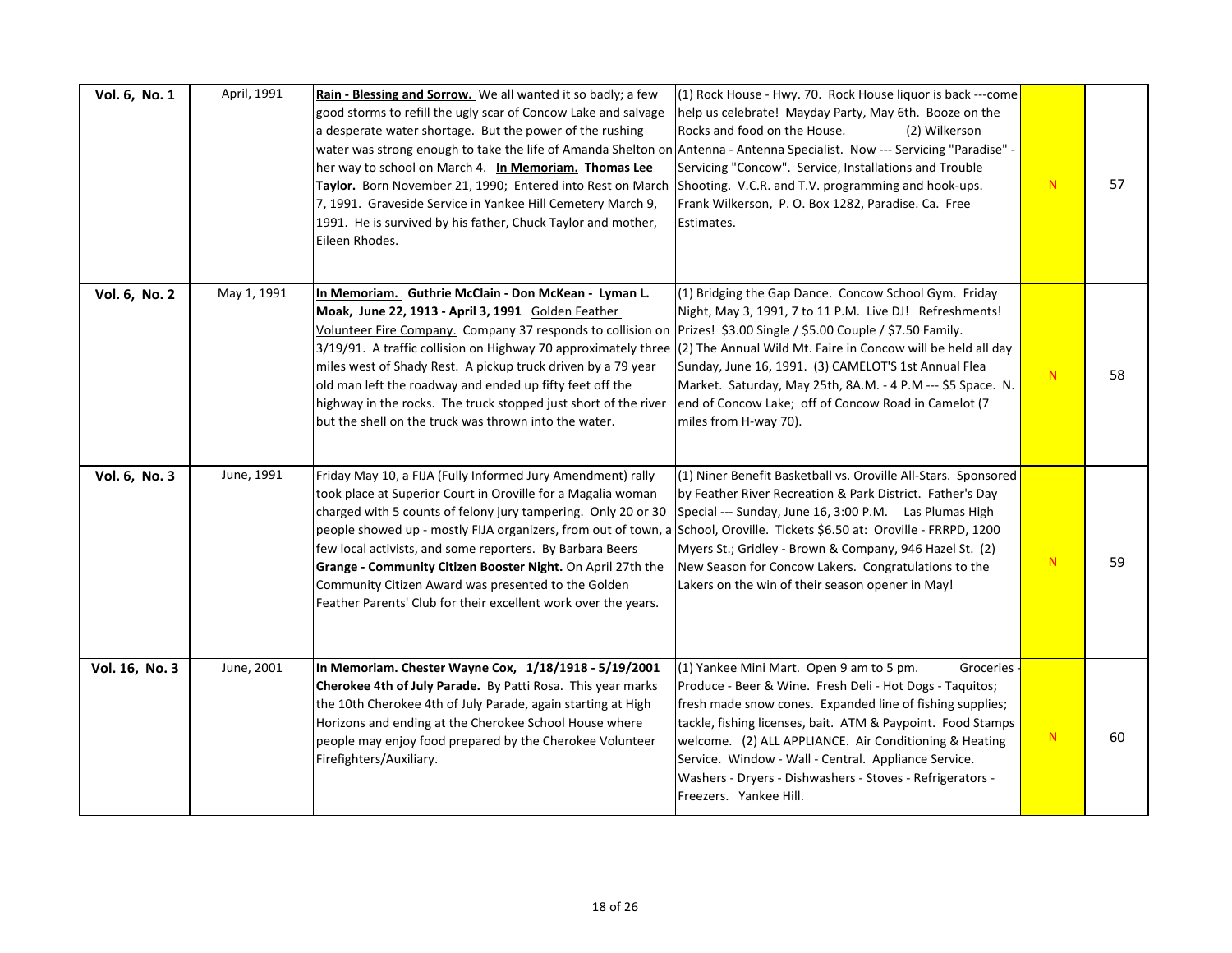| Vol. 16, No. 6 | September, 2001 | <b>In Memoriam. Jack Horner.</b> Long-time Concow resident. Jack (1) The Smog Shop. Smog Inspection - Repair - Foreign -<br>Cox. 6/30/38 - 8/4/2001. Served as the eighth grade teacher<br>for many years at Concow School. Cross-sectioning Eagle<br>Point (OCT. 1907) - (Picture). In the picture are: Hawley - inst,<br>Briggs - rod, Smythe and Dorr - chairmen, Martin - stake artist.<br>Golden Feather Union School District. Clara Barber, board<br>president, reported that she had received a phone call<br>regarding the Old Messilla Valley schoolhouse. The<br>schoolhouse will have to be moved from its present location<br>and Spring Valley was a suggested site. | Domestic - Tune-ups. "The Smog Man", Jim Stephens.<br>2775 Feather River Blvd., Oroville, Calif. (2) The Pine's<br>Yankee Hill Hardware & Building Supply. 11300 Miller Flat<br>Rd., Yankee Hill, California. Hwy. 70, just east of Concow<br>Rd. (3) Butte Mobile Veterinary Practice. Medicine,<br>Surgery, & Dentistry for Dogs - Cats - Birds. Every Thursday<br>at the Pines Hardware Store. Michael L. Seely D.V.M. -<br>Brenda Lee D.V.M. | N | 61 |
|----------------|-----------------|------------------------------------------------------------------------------------------------------------------------------------------------------------------------------------------------------------------------------------------------------------------------------------------------------------------------------------------------------------------------------------------------------------------------------------------------------------------------------------------------------------------------------------------------------------------------------------------------------------------------------------------------------------------------------------|--------------------------------------------------------------------------------------------------------------------------------------------------------------------------------------------------------------------------------------------------------------------------------------------------------------------------------------------------------------------------------------------------------------------------------------------------|---|----|
| Vol. 16, No. 7 | October, 2001   | (Note: Numerous articles and pictures of the 2001 Poe Fire<br>included in this issue).<br>Golden Feather Union School District. Board Summary -<br>September 19, 2001. nder New Business: Mr.& Mrs. Woods<br>addressed the board to formally donate the Messilla Valley<br>School-house to the GFUSD. Mrs. Woods and her husband felt references available Licensed Timber Operator #A-1118<br>it was appropriate for Spring Valley to have the building since<br>Spring Valley School replaced the old School-house. Messilla<br>Valley Schoolhouse was built in 1856 and served the children<br>of Butte County for 108 years.                                                   | (1) Roy Wheeler Logging & Trucking. Top Dollar For Your<br>timber! Make the most of your timberland. QUALITY FULL<br>SERVICE LOGGING: . Low impact . Land clearing / clean-up<br>Road building . Self-loading equipment . Fully insured.<br>34 years of experience . Excellent reputation . Local                                                                                                                                                | N | 62 |
| Vol. 16, No. 8 | November, 2001  | Bidwell Bar c 1907 (Picture) - On the Middle Fork of the<br>Feather River. One of the oldest towns in California and the<br>first county seat of Butte County. Dirt From Gert by Gert<br>Strong. October 25th, 2001. We're not even over with the c<br>lean-up from the Poe fire when here came another fire. On<br>Wednesday morning another fire started. This one is called<br>the Highway 70 fire. It was started along the highway by some<br>kind of nut using an incendiary device. The last I heard there<br>had been over 1200 acres burned.                                                                                                                              | (1) Local Internet Access Is Here For You! Choice Net<br>Connections: . PC and MAC connections . Local Phone<br>Numbers - No Toll Charges . Friendly Customer Support 7<br>Days a Week . Installation Service for PC and Mac . World<br>Wide Web - E-Mail - News Groups Low Monthly Rate!<br>Unlimited Monthly Time - \$19.95 (One time \$25.00 set-up<br>for any account)                                                                       | N | 63 |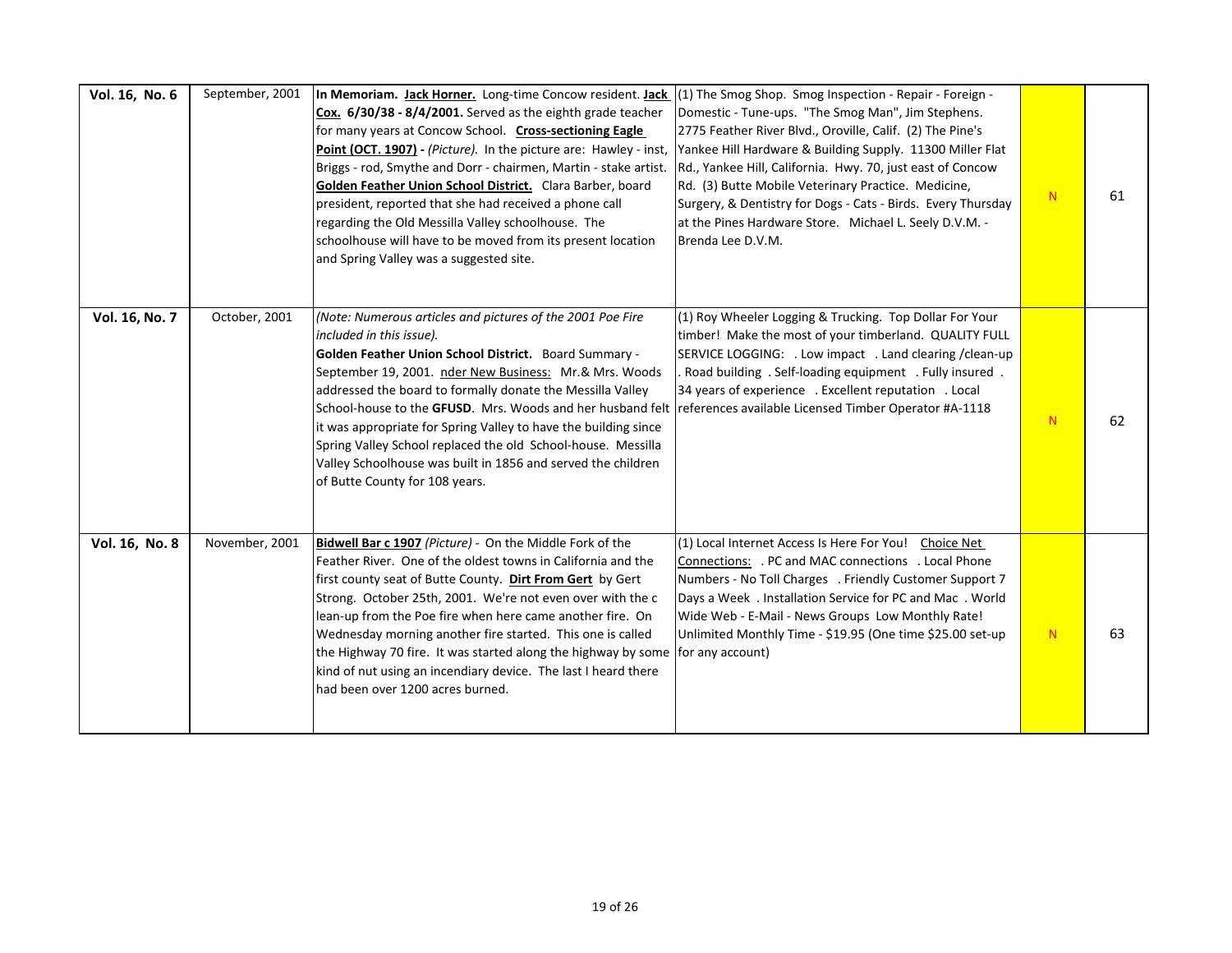| Vol. 16, No. 9  | December, 2001 | Tunnel No. 4 of the Western Pacific - c.1908 (Picture)<br>In<br>Memoriam. Vivian Rover, 2/12/1918 - 11/9/2001 Cherokee<br>Mine News from the Cherokee Preservation Society. In July,<br>AMT's EIR (environmental impact report) permitting process<br>began. If AMT is permitted, they will clear cut, pit mine and<br>truck to and from a processing plant in historic Cherokee for<br>decades.                                                                                                                                                                                                                                                                                     | (1) Sylvia's - Unique Jewelry and Gifts.<br>Special Gifts: Hand Bags and Hair Clips - Black Hills Gold -<br>Trolls for all Occasions. - Many Indian Items - Figurines -<br>Crystals - Bingo Mugs and Gifts. 1774 Myers Street,<br>Downtown Oroville. Lay-Away Available (2) Jarboe Gap<br>Amphitheater - 11975 Highway 70. Located behind<br>Scooters, across the street from Jarboe Gap CDF. Join us for<br>a New Years Eve Party at Scooters.                                    | N         | 64 |
|-----------------|----------------|--------------------------------------------------------------------------------------------------------------------------------------------------------------------------------------------------------------------------------------------------------------------------------------------------------------------------------------------------------------------------------------------------------------------------------------------------------------------------------------------------------------------------------------------------------------------------------------------------------------------------------------------------------------------------------------|------------------------------------------------------------------------------------------------------------------------------------------------------------------------------------------------------------------------------------------------------------------------------------------------------------------------------------------------------------------------------------------------------------------------------------------------------------------------------------|-----------|----|
| Vol. 16, No. 10 | January, 2002  | This month's issue marks the 10th anniversary of my being the<br>editor of the Feather River Canyon News. Back in January of<br>1992 I took over the paper and published the first issue in<br>February of that year. Randy O. Glass. In Memoriam.<br>In Loving Memory. Norm, 1/29/24 - 1/26/93<br>Norm Davis, passed from this world on 12/20/2001<br>Bucyrus gold digger "Indiana" at work near Oroville, California -<br>Jan. 1908 . (Picture)                                                                                                                                                                                                                                    | (1) Green & Seasoned Firewood For Sale. Seasoned Oak &<br>Madrone - \$160 cord (delivery extra) Steve. (2) Butte<br>County Bookmobile Schedule. Spring Valley School ---<br>Wednesday, January 9; Wednesday, February 6, 9:30 AM to<br>10:45 AM.                                                                                                                                                                                                                                   | N         | 65 |
| Vol. 16, No. 11 | February, 2002 | <b>Cherokee Pit Mine and Mineral Processing Plan Persists;</b> from<br>the Cherokee Preservation Society. AMT's Industrial project ---<br>if permitted --- would operate 24 hours a day for at least 23<br>years in the heart of residential Cherokee. AMT's open pit<br>mine, planned to a depth of up to 250 feet, requires complete<br>de-vegetation of 125 acres in its initial stage and will use<br>119,000 gallons of precious water each day.<br>Crippled bent trestle for wagon road on Eagle Point - 1908<br>(Picture). Apology from "ED". Last month the "In Memoriam"<br>contained two entries, both with the name "Norm". They were<br>indeed for two different people. | $(1)$ Cherokee Land Co. Specializing in country and mountain<br>property since 1980. Jack McWherter - 4220 Cherokee<br>Road, Oroville, Ca. (2) Good usable FREE CLOTHING, for the<br>entire Yankee Hill Community. Distributed by Golden<br>Feather SDA Church Community Outreach, SUNDAY,<br>FEBRUARY 10. Where? Golden Feather Seventh Day<br>Adventist Church, multi-purpose room. On Detlow Road<br>just off Highway 70. We accept contributions of clean,<br>usable clothing. | N         | 66 |
| Vol. 16, No. 12 | April, 2002    | Vera Clark McKeen. On March 12, 2002, Vera, considered the<br>Matriarch of the Maidu, celebrated her 100th birthday. On<br>March 10, her friends and family gathered at Concow School in Come & join the 420 Party. April 20th - music starts at noon<br>celebration of her birthday. Approximately 100 people<br>gathered to be part of this celebration. When Vera was in her<br>teens, she and a friend went off to San Francisco looking for<br>work. She got a job at the Ghirardelli Chocolate Company.                                                                                                                                                                        | (1) Jarboe Gap Amphitheater - 11975 Highway 70. Located<br>behind Scooters, across the street from Jarboe Gap CDF.<br>-- until 2am. Free Music- Free Camping. Beer, Wine &<br>Food available - Vendors welcome.                                                                                                                                                                                                                                                                    | ${\bf N}$ | 67 |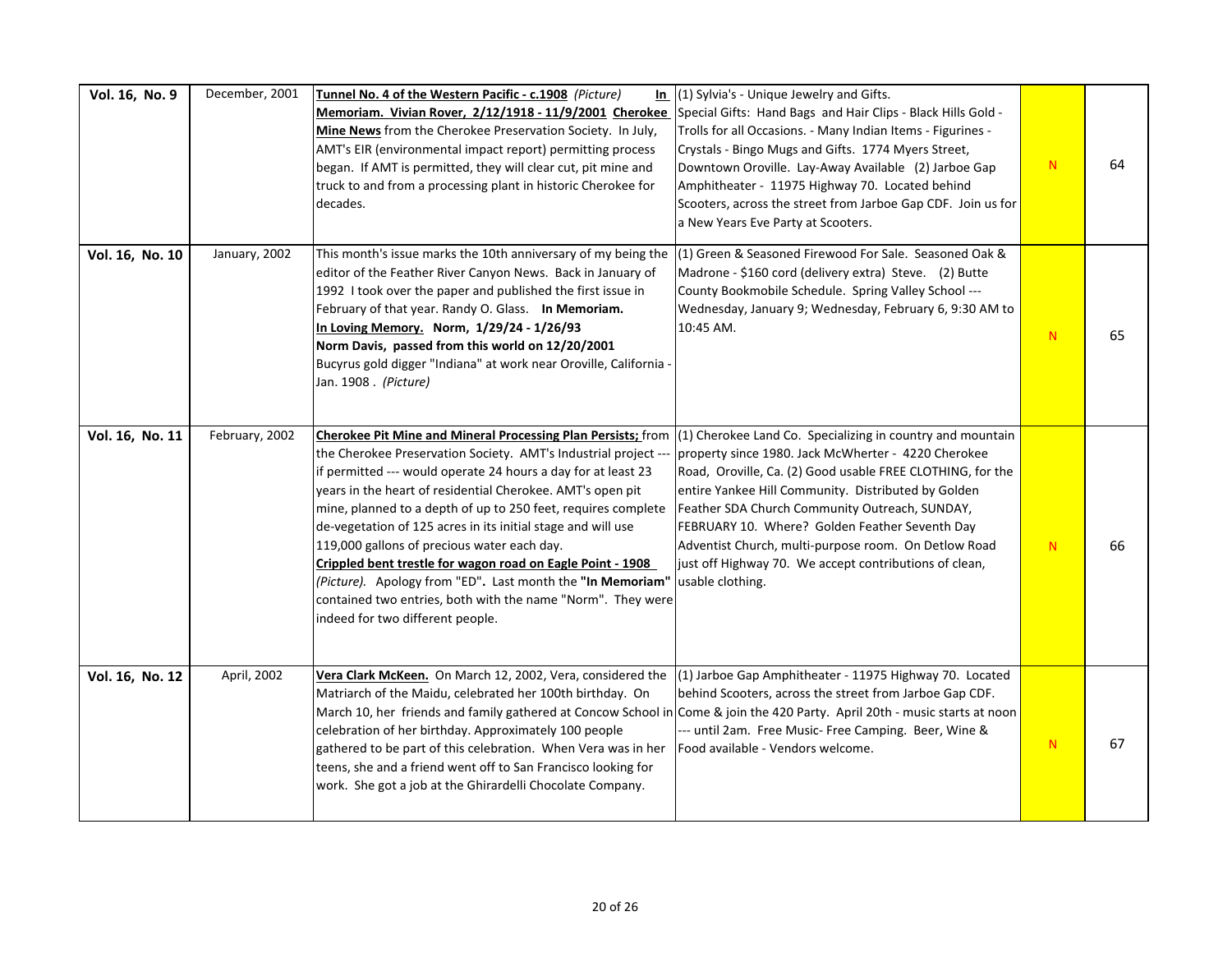| Vol. 17, No. 2 | June, 2002      | Cyclists Ride Cherokee by Carole Robirds. The recent<br>Wildflower Bike run through Cherokee brought over 1000<br>bicyclists, some riding 100 miles that day (Picture).<br>Yankee Hill Historical Society by Deborah Ingvoldsen,<br>Secretary. A group of about 10 concerned citizens have been<br>working together to save Messilla Valley School House. The<br>plan is to move the schoolhouse near the Golden Feather Pool<br>thanks to the Golden Feather Union School District and<br>governing Board.<br>(Picture) Ten horse team hauling an air compressor up the<br>North Fork of the Feather River for the U.C. Co. at Tunnel No<br>16.              | (1) Yankee Hill Historical Society and Quiet Storm<br>Productions & Entertainment Present 1st Annual Old<br>Schoolhouse Bluez Festival & Concert. A Benefit to Restore<br>and Preserve Our Community's Oldest Schoolhouse"<br>Featuring Lie Music from the Best Musicians in California as<br>well as Local Talent. August 17, 2002 at Crane Park,<br>Concow, California. (2) Cherokee 4th of July Parade and<br>BBQ. This year's Theme: Red, White and Blue We love You.<br>Starts at High Horizons - ends at Cherokee School House.<br>Hot Dogs & Hamburgers by Cherokee Volunteer Fire Co. | N | 68 |
|----------------|-----------------|---------------------------------------------------------------------------------------------------------------------------------------------------------------------------------------------------------------------------------------------------------------------------------------------------------------------------------------------------------------------------------------------------------------------------------------------------------------------------------------------------------------------------------------------------------------------------------------------------------------------------------------------------------------|-----------------------------------------------------------------------------------------------------------------------------------------------------------------------------------------------------------------------------------------------------------------------------------------------------------------------------------------------------------------------------------------------------------------------------------------------------------------------------------------------------------------------------------------------------------------------------------------------|---|----|
| Vol. 17, No. 3 | July, 2002      | Schoolhouse Arrives. Historical Structure Rescued by the<br>Yankee Hill Historical Society and the Golden Feather Union<br>School District. The historic Messilla Valley Schoolhouse which<br>was destined to be destroyed if a home was not found for it<br>has been moved to its permanent location in front of the<br>Golden Feather Pool. After much planning and preparation,<br>crews worked much of the day on Thursday, June 27, to move<br>the structure from Messilla Valley, up Highway 70, and down<br>Concow Road.                                                                                                                               | (1) Century 21. Ginny Snider, Broker Associate; Century 21 -<br>Select Real Estate Inc., Paradise. As a Concow resident, I<br>look forward to working with you and your friends. (2)<br>Announcing the opening of the Butte Regional Household<br>Hazardous Waste Facility. Keep the environment and your<br>home safe by bringing old and unwanted household<br>hazardous waste (HHW) in for proper disposal. Facility<br>Hours: Friday and Saturday 9 am - 1 pm. No appointment<br>necessary. Free to all households in Butte County.                                                       | N | 69 |
| Vol. 17, No. 4 | August, 2002    | Trip From Chico to Big Bend by Tobe Moak. I well remember<br>this trip even though I was only six years old at the time. This<br>was in the year 1923. We had been staying at grandma<br>Dunscomb's place on Cleveland Avenue for three days while<br>our parents went around town conducting business and<br>arranging for supplies. My sister, Mary Ellen and I had<br>accompanied our folks to Chico from the ranch on Big Bend<br>while the rest of the family remained at home. My<br>grandfather, John Moak, was killed in the barn crushed by a<br>horse against the wall. Pa was just six years at the time.<br>(Note: Story continues in this issue) | (1) Reflective Address Markers. If we can't find you, we<br>can't help you! Golden Feather Volunteer Fire Company<br>#37, CDF/Butte County Fire Department, 3595 Shuman<br>Lane. Order your reflective Address Market today --- It may<br>save your life or the life of someone you love. One sided -<br>\$15.00; Two sided - \$20.00.                                                                                                                                                                                                                                                        | N | 70 |
| Vol. 17, No. 5 | September, 2002 | President Hayes Days --- September 21 and 22, 11 a.m. to 3<br>p.m. Cherokee Museum, 4226 Cherokee Road in historic<br>Cherokee. President Hayes was the first sitting president to<br>travel west of the Mississippi River. As part of his trip he<br>visited the Cherokee Gold mining area. (Picture) Looking<br>down the Feather from Wild Creek - 1908.                                                                                                                                                                                                                                                                                                    | (1) Scooters Café, 11975 Highway 70, across the street from<br>Jarboe Gap CDF. "Sunsets and Supper" --- Come and dine in<br>our new outdoor patio. We have lots of seating for outdoor<br>dining! Come and enjoy the summer evenings at Scooters.<br>Prime Rib - Friday & Saturday / New York Steak / Large<br>Vegetarian Selection / Burgers! New Summer Hours: 8am<br>to $9$ pm $-7$ Days.                                                                                                                                                                                                  | N | 71 |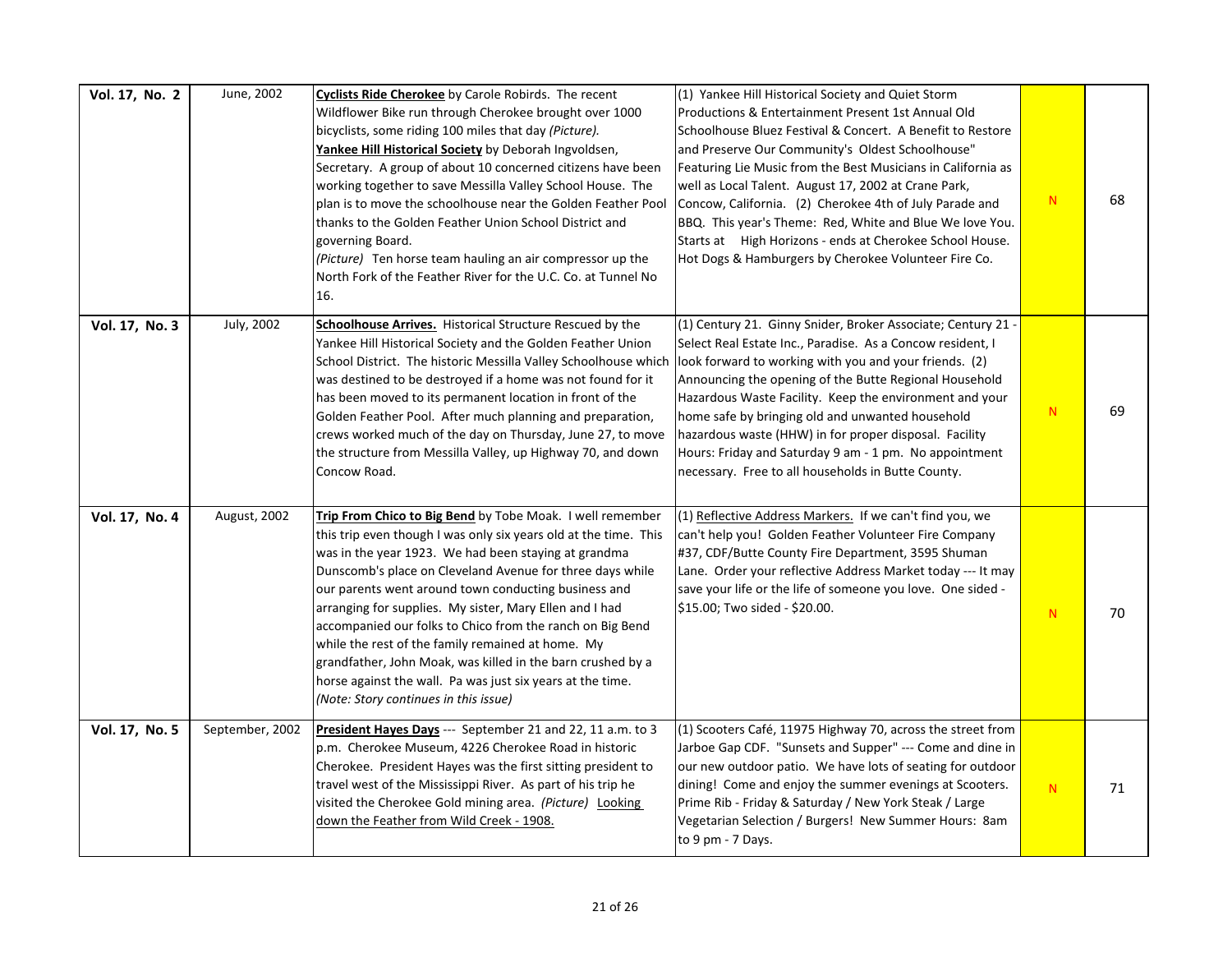| Vol. 17, No. 6 | October, 2002    | Yankee Hill Historical Society News. Thanks to the generous<br>gift (\$10,000) from a local retiree, we are planning a work<br>weekend for the Messilla Valley Schoolhouse with the<br>Clampers to pour the concrete for the foundation. The plan is<br>to lower the schoolhouse onto the foundation and get the roof Hwy. 70, 1/4 mile east of Concow Road.<br>on prior to the first rain of the season.<br>(Picture) U.S, Training Station at Goat Island, San Francisco<br>Bay, 1908.                                                                                                                                                                              | (1) Pete Moak Cord Wood. 16" dry oak and madrone -<br>\$170.00 per cord, delivered. (2) The "Chiro Bus" Is Here!<br>Chiropractor Dr. Ken Davis, Tuesday & Thursday - 8am to<br>Noon, at the Yankee Hill Pines Hardware Store parking lot.                                                                                                                                                                                                                       | ${\sf N}$ | 72 |
|----------------|------------------|-----------------------------------------------------------------------------------------------------------------------------------------------------------------------------------------------------------------------------------------------------------------------------------------------------------------------------------------------------------------------------------------------------------------------------------------------------------------------------------------------------------------------------------------------------------------------------------------------------------------------------------------------------------------------|-----------------------------------------------------------------------------------------------------------------------------------------------------------------------------------------------------------------------------------------------------------------------------------------------------------------------------------------------------------------------------------------------------------------------------------------------------------------|-----------|----|
| Vol 17, No. 7  | November, 2002   | Cherokee Preservation Society. In July AMT (Advanced<br>Mineral Technology resubmitted their application to mine<br>Sugarloaf omitting the processing plant. AMT now proposes to<br>process sand and other minerals at South Oroville's Louisiana<br>Pacific Plant. (Picture) June 15, 1907. Bridge across the<br>middle fork of the Feather on the Western Pacific Railroad.                                                                                                                                                                                                                                                                                         | (1) Single Deck Blackjack - 1000 Slots. California's Best Bet!<br>We have it all! Try your luck at Blackjack, enjoy the fun, fast<br>paced game of 3 Card Poker or the 1,000 Slots lining the<br>floor, such as Wheel of Fortune, Blondie, Video Poker,<br>Monopoly and so much more. Relax in the Bow and Arrow<br>lounge. Enjoy the finest cuisine in Northern California in our<br>Dreamcatcher Buffet! Feather Falls Casino, #3 Alverda<br>Drive, Oroville. | ${\bf N}$ | 73 |
| Vol. 17, No. 8 | December 1, 2002 | On November 13th, the Davis family home in the Nelson Bar<br>area was a total loss due to a fire. It started when Mr. Davis<br>was refilling his hot generator with gasoline (they do not have<br>P.G.& E. service where they live). The generator was located in<br>a shed that had propane supplied to it and in that shed was an<br>appliance with a pilot light. The vapors from the gasoline<br>reached the small flame and ignited. By Randy Glass<br>In Memoriam. David I. Whitmoyer. Born Evansville, Indiana,<br>September 18, 1937; Died Los Angeles, California, November<br>10, 2002. (Picture) Bridge of the Western Pacific Railroad,<br>June 15, 1908. | (1) Sylvia's - Unique Jewelry and Gifts.<br>Retirement Sale! Last Day December 15. All jewelry 1/2<br>price. Special sales on everything. Open 10 A.M. to 2 P.M.<br>during the sale. Stop by and say "Good Bye". (2). Golden<br>Feather Volunteer Fire Company - Annual Fund Raiser.<br>Ham Dinner, Saturday, December 14, 5:30 - 6:30. Support<br>Your Local Volunteer Fire Co.                                                                                | ${\sf N}$ | 74 |
| Vol 17, No. 9  | January, 2003    | Mrs. Ingy's Last Full Day as Secretary at Concow School by<br>Jessica Wynhoff. Mrs. Ingy's (Deborah Ingvoldsen) first came to Service. Pads and Driveways; Brushing Removal & Land<br>this school as an aid. (Article continues in this issue)<br>Retirement of Jim Giles. By Jim Laird. Volunteer Fire Chief Jim spread driveway rock. Call for Prices --- 530-533-0603. (2)<br>Giles has retired after 27 years of service. Jim has been Fire<br>Chief during all of those years. (Article continues in this issue)<br>(Picture) K.O. Hawley saying "so long" from the Feather River. PM.                                                                           | (1) Locally Owner & Operated. Cat - Backhoe - Dump Truck<br>Clearing; Laser Leveling; Septic Systems Installed. I deliver &<br>Butte County Bookmobile Schedule. Spring Valley School ---<br>New Day and Time - Friday January 17, 2:00 PM to 2:45                                                                                                                                                                                                              | N         | 75 |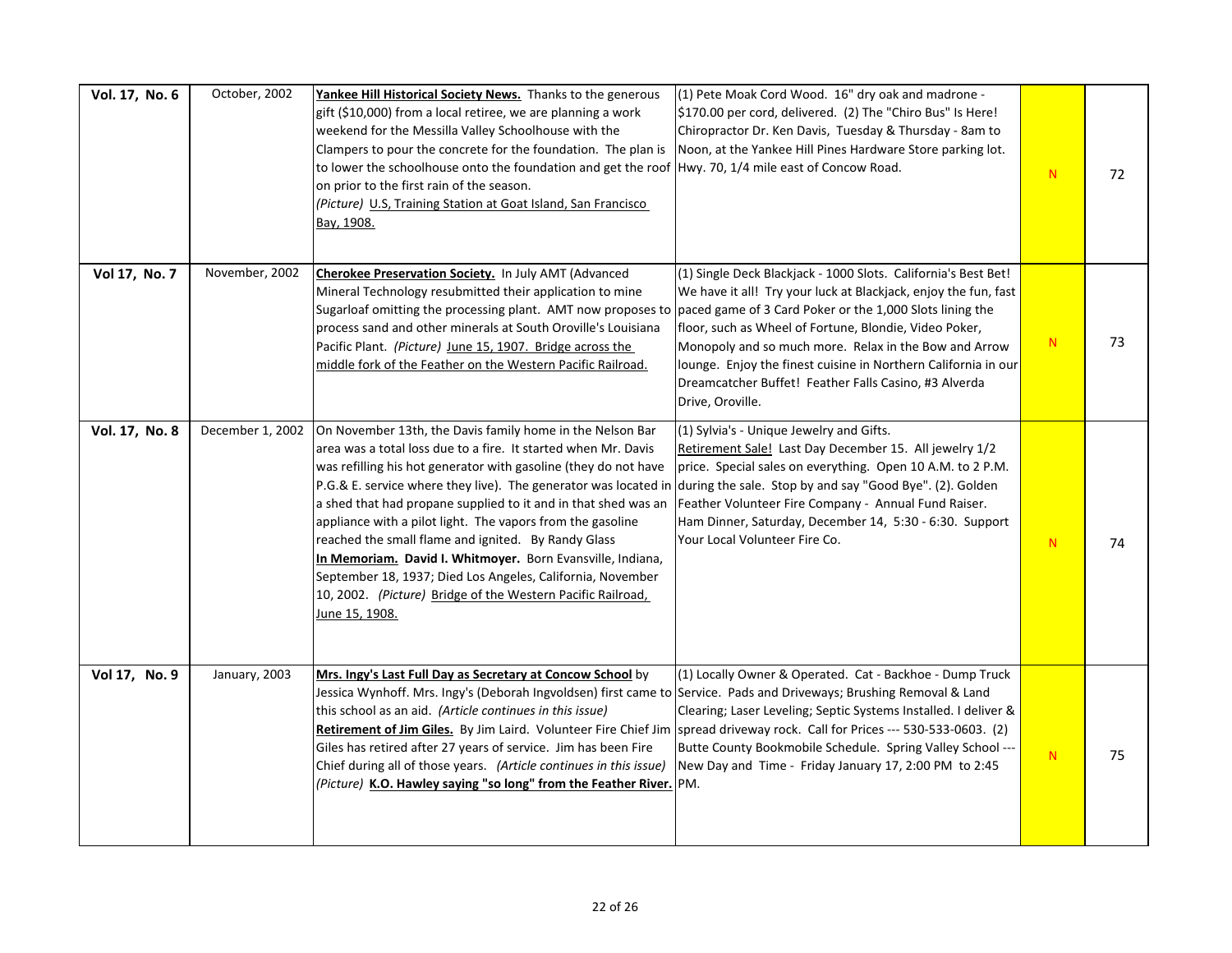| Vol. 17, No. 10 | February, 2003 | (Picture) Scene in Nevada on the line of the Western Pacific<br>Railroad. From the --- SCAMS Newsletter --- Senior Counselors Select Real Estate Inc., Paradise. Dear Neighbor. Here's a<br>Against Medical Swindlers. Doctors accused of unnecessary<br>procedures. Two Redding doctors are under investigation by<br>the FBI, Medicare, CalPERS and the California Department of<br>Health Services, suspected of performing unneeded heart<br>catheterizations and bypass surgery.                                                                                                                                                                                                                                                 | (1) Century 21. Ginny Snider, Broker Associate; Century 21 -<br>suggestion to any one thinking of selling their property this<br>year. Right now, in the Yankee Hill/Concow/Big Bend area,<br>there is a scarcity of properties for sale. Buyers looking to<br>buy here are having a difficult time finding home or land.                                                                                                                                                              | N. | 76 |
|-----------------|----------------|---------------------------------------------------------------------------------------------------------------------------------------------------------------------------------------------------------------------------------------------------------------------------------------------------------------------------------------------------------------------------------------------------------------------------------------------------------------------------------------------------------------------------------------------------------------------------------------------------------------------------------------------------------------------------------------------------------------------------------------|----------------------------------------------------------------------------------------------------------------------------------------------------------------------------------------------------------------------------------------------------------------------------------------------------------------------------------------------------------------------------------------------------------------------------------------------------------------------------------------|----|----|
| Vol. 17, No. 11 | March, 2003    | Yankee Hill Ladies Club by Rocky Davis. Our February meeting<br>was held on Tuesday, February 11th at Gold Nugget Museum<br>in Paradise. I received a note from Mary Ellen Brown recently.<br>She tells me that originally the Ladies' Club was called Yankee<br>Hill Social Club and was started around 1944 or 1945 with<br>about 5 or 6 members. Mary Ellen was the first President.<br>Looking up the Feather River from Station 1215 - SEC229 - June<br>1907. In Memoriam. Charles D. Rickaby. Passed 2-24-2003<br>Age 77.                                                                                                                                                                                                       | $(1)$ Cherokee Land Co. Specializing in country and mountain<br>property since 1980. Jack McWherter - 4220 Cherokee<br>Road, Oroville, Ca.<br>*Unique<br>Mountain Home on ten acres, just above Lake Oroville, in<br>the Cherokee area. Small one bedroom home built on huge<br>rock formation. Home operated on solar panels, batteries,<br>and propane. Spring and pond, also located in another huge<br>rock formation. This is a place for meditation, imagination.<br>\$139,000.  | N  | 77 |
| Vol. 17, No. 12 | April, 2003    | Dirt From Gert by Gert Strong.<br>Memories --- When I was a<br>little kid in about the third grade we studied Geography. We<br>learned about such romantic sounding places as Mesopotamia,<br>Arabia and Persia  We saw wondrous pictures of those<br>places. I remember seeing pictures of people floating on the<br>Tigris and Euphrates Rivers in boats made out of reeds that<br>were shaped like straight-sided bowls. Since I hadn't been able Plumas County Museum Association. Upcoming Event --- A<br>to find any of those places on my modern maps, I got out my<br>old 1923 Atlas that has a map of the world  Would you<br>believe that Persia is now Iran, Arabia is Saudi Arabia and<br>Mesopotamia has changed to Iraq | (1) FOR SALE: Pygmy Goats. 10 week old kids and young<br>adults. In Yankee Hill. For details contact:<br>goats4sale@mail.com.<br>(2)"Yankee Hill Business Expo, Concow Grange Hall, 4122 Big<br>Bend Road. Saturday, May 17, 2003 - 9:00 a.m. to 4:00<br>p.m.<br>(3)<br>detailed presentation. "The damming of Plumas County<br>Valleys", will take place on three separate evenings from 7<br>p.m. to 9 p.m. --- Portola - May 13; Quincy - May 14th,<br>Library; Chester - May 15th. | N  | 78 |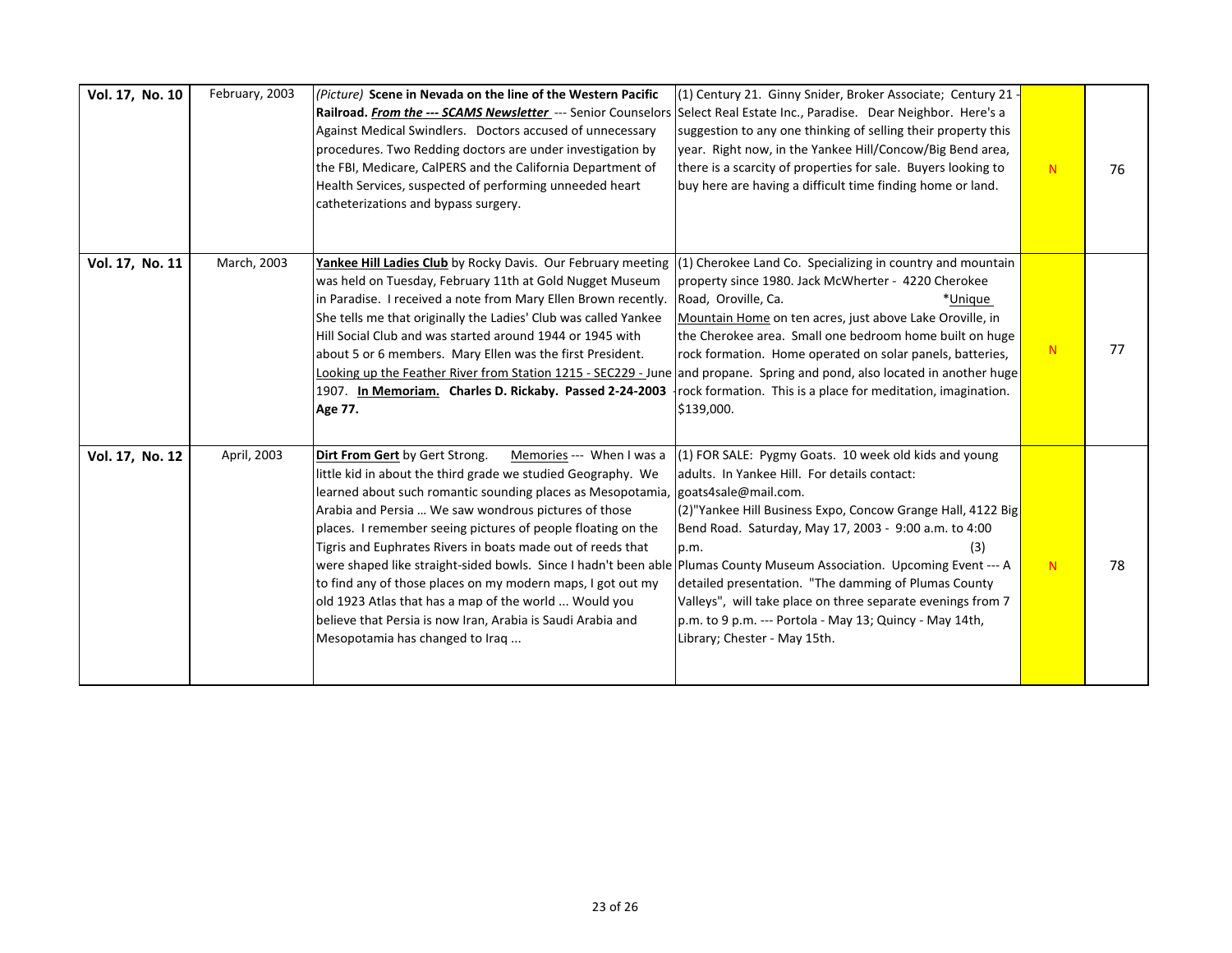| Vol. 18, No. 1 | May, 2003    | <b>Concow Grange. Community Citizen of the Year by Randy</b><br>Glass. This year's recipient is Gayle Corey. Gayle was given his<br>award by Bob Huffman on the evening of Saturday, April 26, at<br>the Concow Grange hall. He received the award for<br>outstanding community involvement. His recent work on the<br>Fire Company Board and as a member of the Yankee Hill Fire<br>Safe Council have helped make the community a better place<br>for all of us. (Picture) A 4-span bridge under construction<br>across the North Fork of the Feather, Jan 1908.                                                                                                               | (1) Dog Obedience Classes. Send your dog to the head of<br>the class!! Proudly sponsored by K-9 Crossroads. Weekend<br>and evening classes forming. 6 week course only \$60.00 -<br>try 1st class FREE. Basic & Advanced Obedience. Canine<br>Good Citizen Testing. Agility Equipment - Clicker Training.<br>(2) Coming Soon  Cherokee's July 4th Yellow Ribbon<br>Parade. Watch for details in the Feather River Canyon<br>News!                                                      | N | 79 |
|----------------|--------------|---------------------------------------------------------------------------------------------------------------------------------------------------------------------------------------------------------------------------------------------------------------------------------------------------------------------------------------------------------------------------------------------------------------------------------------------------------------------------------------------------------------------------------------------------------------------------------------------------------------------------------------------------------------------------------|----------------------------------------------------------------------------------------------------------------------------------------------------------------------------------------------------------------------------------------------------------------------------------------------------------------------------------------------------------------------------------------------------------------------------------------------------------------------------------------|---|----|
| Vol. 18, No.2  | June, 2003   | In Memory of Lief Steinberger --- 6/1/1928 - 3/28/2003. In<br><b>Memoriam --- Albert Kirin.</b> Pacific Gas & Electric Company<br>Announces Aerial Patrols in Preparation for Fire Season.<br>Specific areas of focus include the Cascade and Sierra Nevada<br>Mountains in northern California and the Los Padres<br>Mountains in central California. (Picture) Making cut with<br>"tarp".                                                                                                                                                                                                                                                                                     | (1) The "Yellow Ribbon Parade" --- Cherokee Community's<br>4th of July Parade and Picnic. Parade begins at 10 AM at<br>High Horizons - Ends at the Cherokee Schoolhouse.<br>(2) Folk and Acoustic Music Camp-out and Jam Session ---<br>June 6, 7 & 8. Holland Campground on Concow Road - five<br>miles off Highway 70. \$7 per car per night camping; \$3 per<br>car for day use only.                                                                                               | N | 80 |
| Vol. 18, No. 3 | July, 2003   | Notes from the Yankee Hill Fire Safe Council - April 28-03<br>Stake Holder Meeting. By Jim Laird<br>Captain Wes Maston is transferring to the Salt Creek Camp. His Feather Pool at 11666 Concow Road. Tickets available at<br>15-yaar presence and willingness to help on community<br>projects will be missed. Welcome Captain Mike Pickard.<br>(Picture) Bridge of the Western Pacific Railroad, June 15,<br><u> 1908.</u>                                                                                                                                                                                                                                                    | (1) Yankee Hill Historical Society. BBQ Pool Party - Saturday,<br>July 19, 2003, Time: 5:30-7:30 p.m. Next to the Golden<br>the door: Adult \$8.00 - Children under 10 \$2.50. Advance<br>sales --- Adult \$7.00 - Children under 10 \$2.00. This will<br>benefit the restoration project of the Messilla Valley<br>Schoolhouse. Our goal is to provide a community center for<br>everyone in Yankee Hill. Sponsored by: Yankee Hill<br>Historical Hill.                               | N | 81 |
| Vol. 18, No. 4 | August, 2003 | Forebestown Daze. A Gold Rush Community Celebrates.<br>Saturday, August 2, 8 to 5. Free Admission!! It's a day for<br>nostalgia as many descendants of the original pioneers to<br>reminisce. Law Dawgs and Pistoleros entertain with olde-west<br>skits, hands-on activities for adults and children, gold panning,<br>music, food, craft booths, a life-sized replica of a Gold Rush<br>Town ( "Gold Trader Flat"), Mountain Men <i>(and more)</i> . <u>In</u><br>Memoriam. Bob Hope, 1903 - 2003. July 27, 2003, Bob<br>Hope, America's greatest comedian, passed away at the age of<br>100. When asked where he would like to be buried, he told his<br>wife "Surprise me!" | (1) Scooters Café, 11975 Highway 70, across the street from<br>Jarboe Gap CDF. New Specials: 99¢ Breakfast Special and<br>\$1.99 Lunch Special. (2) Yankee Hill Ladies Club Fund Raiser<br>Yard Sale. Saturday, August 2, 2003, 9:00 am - 3:00 pm. At<br>the Historical School Grounds on Concow Road (by<br>swimming pool). Hourly Basket Raffle; Spaces \$10.00. (3)<br>Plumas County Museum Association. Plumas Museum -<br>Special Event. August and September "Old Days Logging". | N | 82 |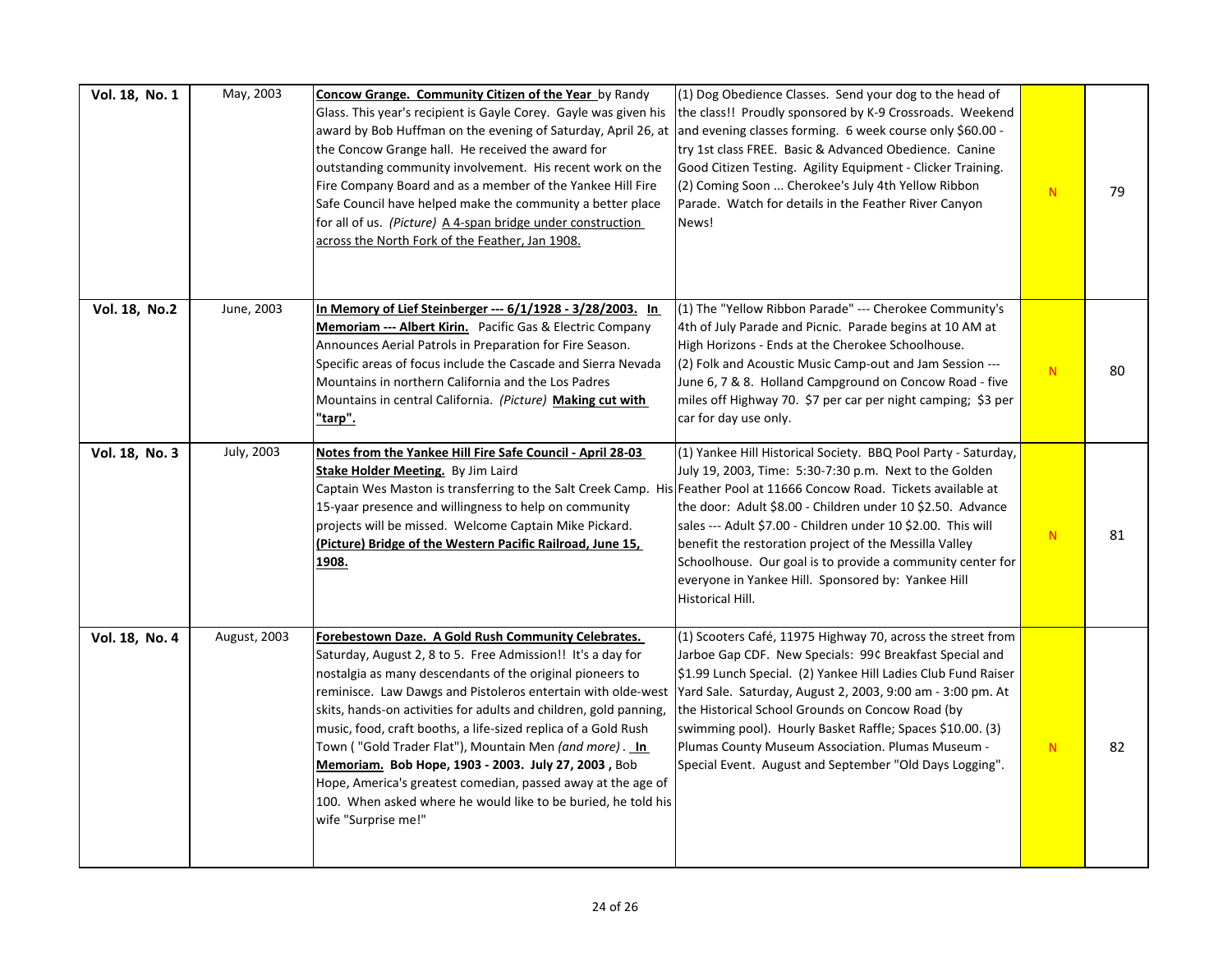| Vol. 18, No. 5 | September, 2003 | Smokey Bear's 59th Birthday Party. On Saturday, August 9th,<br>the public was invited to attend Smokey Bear's 59th birthday<br>party. The story of Smokey Bear began in 1944 when the U.S.<br>Forest Service implemented an ad campaign featuring a<br>character named Smokey Bear. When a real bear cub was<br>rescued during a wildfire in New Mexico in 1950, firefighters<br>named the now famous bear after the character in the ad<br>campaign.                                                                                                                                                                                                   | (1) Yankee Hill Historical Society.<br>Ice Cream Social/Pool Party, Saturday, September 20, 2003.<br>2:00 - 5:00 p.m. at the Old Schoolhouse & the GF Pool. This<br>community event will benefit the restoration of the Messilla<br>Valley Schoolhouse.                                                                                                                                                                                                                | ${\bf N}$ | 83 |
|----------------|-----------------|---------------------------------------------------------------------------------------------------------------------------------------------------------------------------------------------------------------------------------------------------------------------------------------------------------------------------------------------------------------------------------------------------------------------------------------------------------------------------------------------------------------------------------------------------------------------------------------------------------------------------------------------------------|------------------------------------------------------------------------------------------------------------------------------------------------------------------------------------------------------------------------------------------------------------------------------------------------------------------------------------------------------------------------------------------------------------------------------------------------------------------------|-----------|----|
| Vol. 18, No 6  | October, 2003   | In Memoriam. Wynnetta Hall - 48; Jericho Martin 35.<br>Celebration of Life Planned. A celebration of remembrance is<br>planned for Jericho Martin on Friday, October 3, at Holland<br>Campground, starting around 5:00 PM. On Saturday, October free. (2) Golden Feather Seventh-Day Adventist Church,<br>4, at 11:00 AM there will be a remembrance celebration for<br>Wyn (Wynnetta Hall) at Crain Park. (Picture) Bucks Lake - C.<br>1908                                                                                                                                                                                                            | (1) Concow Grange News. October 11, 2003 - Roast Beef<br>Dinner. Concow Grange, 4122 Big Bend Road. Adults<br>\$6.00; 10 years of age and under - 1/2 price; 3 and under -<br>Detlow Road, Yankee Hill, Ca. "Food Fair", Sunday, October<br>5 - 400 p.m. Several delicious recipes will be displayed,<br>along with the recipes for each item, and there will be<br>samples of each food item.                                                                         | N         | 84 |
| Vol. 18, No. 7 | November, 2003  | In Memoriam. Leonard T. Ward, 3/23/1918 - 10/1/2003<br>Frankie Margaret Moak, 7/13/1920 - 10/5/2003 Firefighter<br>Dies in So. Cal. Fires by Randy Glass. At this point the<br>devastating fires In Southern California are not news to you.<br>The tragic loss of life has been overwhelming from this<br>disaster, and no more so than the loss of the life of thirty-<br>seven year old Firefighter Steve Rucker. Steve died when he<br>and his fellow firefighters were overrun by a fast moving wall<br>of fire near Julian. Another firefighter on the crew is in critical<br>condition. Steve was from the Novato Fire District.                 | (1) Scooters Café, 11975 Highway 70, across the street from<br>Jarboe Gap CDF. NEW - Call us and try our Take 'n Bake<br>Pizza! (November Special - \$1.00 off if you mention this<br>ad!) Large Size! \$7.99 cheese to 10.99 combo. (add \$5.00 if<br>you would like us to bake it for you)<br>(2) 1st annual ELLIS LAKE Art & Craft Show Sal. November<br>15th & 16th in the historic ELKS LODGE in Marysville. Open<br>from 10 a.m. 'till 5 p.m. Admission Is Free. | N         | 85 |
| Vol. 18, No. 8 | December, 2003  | Dirt From Gert by Gert Strong. (Excerpts from Oregon Trip<br>article.)  The next day we all piled into two vehicles and<br>drove way off down the road to visit the ranch of a lady who<br>has petroglyphs and other Indian relics on her place. She was a December 6th, 10:00 am until 5:00 pm. 11146 Faith Road,<br>fascinating lady. 84 years old and runs her ranch all by herself,<br>only hiring help as needed. When we arrived, her bull had<br>gotten out of his pen and she was trying to get him in. Here<br>she was, all cleaned up to meet company, in a spic and span<br>outfit (even had creases in her pants), trying to control a bull | (1) Dancing Bear Hollow 1st Annual Christmas Boutique.<br>Local Artisans' Work ---Homemade goodies, coffee, and<br>cider. Friday, December 5th, Noon until 4:00 pm; Saturday,<br>Yankee Hill. Go to Yankee Hill Road at Highway 70 and<br>follow the signs. (2) Stop #11 of Christmas In the Foothills.<br>Saturday & Sunday, Dec. 6 & 7 - 10 am - 4 pm. 19100 New<br>York Flat Road, Forbestown, Ca. Admission: Free                                                  | N         | 86 |